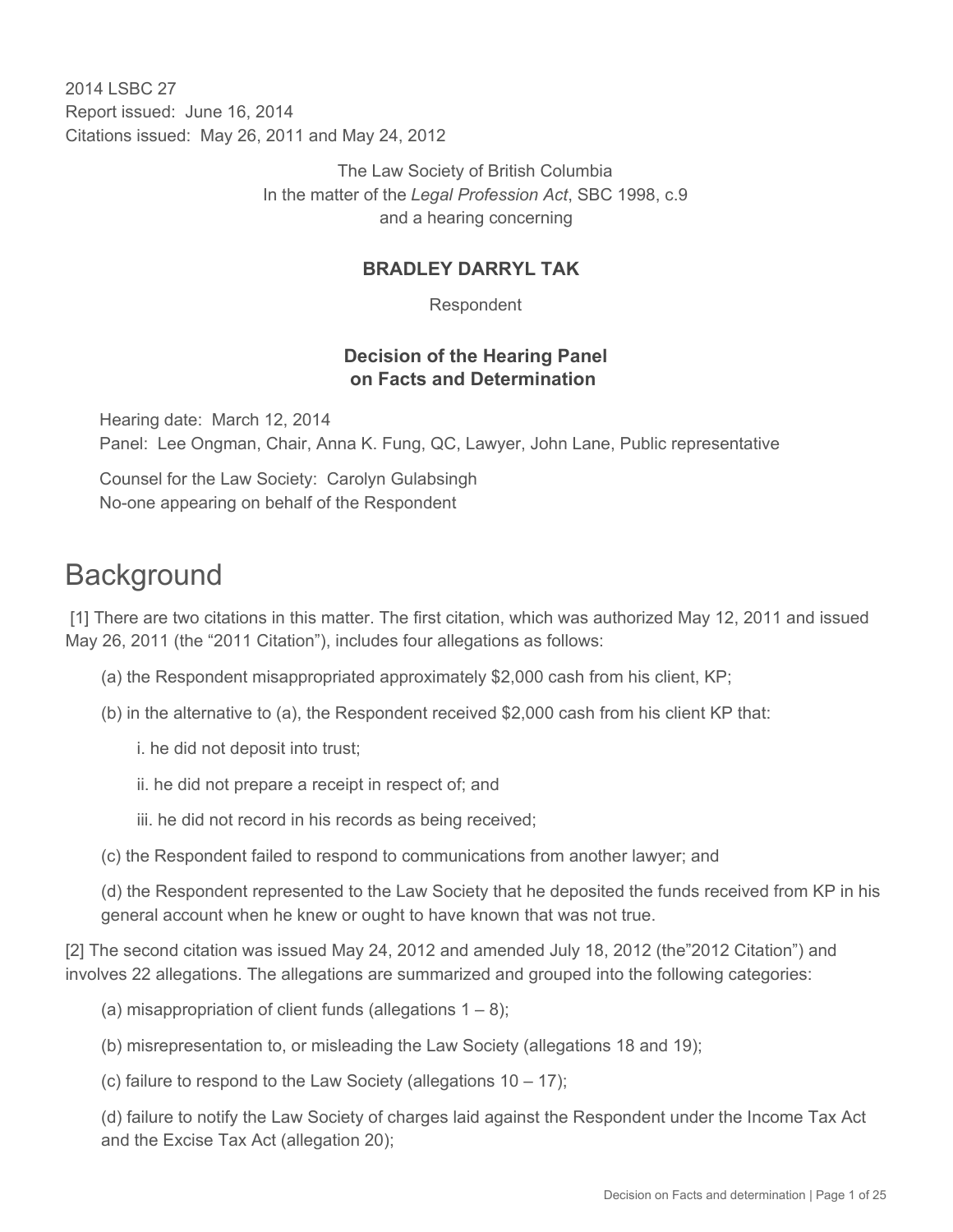(e) failure to report a judgment made against the Respondent to the Law Society (allegation 21);

(f) failure to remit funds collected for GST to the Government (allegation 22); and

(g) accounting rule breaches (allegation  $9(a) - (f)$  and  $(h) - (i)$ ).

[3] The Respondent was served with the 2011 Citation on May 26, 2011 and with the 2012 Citation on May 25, 2011, both through his counsel. He waived the requirements of Rule 4-15 of the Law Society Rules in respect of both citations.

[4] Rule 4-16.1(1) of the Law Society Rules provides that a citation can be amended at any time before the hearing, on written notice to the respondent and the Executive Director. The 2012 Citation was amended on July 18, 2012. An amended copy of the citation was delivered to the Respondent's counsel by courier on July 18, 2012 and the Respondent's counsel acknowledged receipt of it on that same day.

[5] On July 10, 2013, the Respondent was served with a Notice to Admit pursuant to Rule 4-20.1 of the Law Society Rules.

[6] On September 16, 2013, the Respondent was served with the Notice of Hearing as required by Rule 4-24 of the Law Society Rules.

[7] The Notice of Hearing stated the hearing would be held on December 3, 2013.

[8] On December 2, 2013, the Respondent contacted the Law Society and stated that he had been unaware of the December 3, 2013 hearing date until the afternoon of December 2. The Respondent subsequently appeared before the Hearing Panel on December 3, 2013 to seek an adjournment. The adjournment to March 12, 2014 was granted on the condition that the Respondent provide materials to the Law Society in support of his intended proposal under Rule 4-21 and keep the Law Society apprised as to his current email address and mailing address.

[9] The Law Society made inquiries of the Respondent by email on February 11, 2014 and by telephone on February 17, 2014, of his intentions regarding the hearing, but the Respondent did not reply to either of these communications.

[10] The Law Society has not received any materials from the Respondent regarding a proposal pursuant to Rule 4-21, nor has the Respondent communicated with the Law Society after his December 3, 2013 appearance to adjourn the hearing date.

## **DECISION TO PROCEED IN THE ABSENCE OF THE RESPONDENT**

[11] The Respondent did not appear at the hearing of this matter nor did anyone appear on his behalf.

[12] Section 42(2) of the *Legal Profession Act* permits a hearing panel to proceed in the absence of a respondent if the panel is satisfied that the respondent has been served with the notice of the hearing.

[13] The hearing commenced at 9:30 a.m. on March 12, 2014, and given the Respondent's absence, the Panel adjourned for 15 minutes to allow for any unintended delay by the Respondent.

[14] Following the adjournment the Panel concluded that the Respondent had been served with notice of the hearing and had decided not to attend. In *Law Society of BC v. Gellert*, 2013 LSBC 22, the hearing panel decided to proceed in the absence of the respondent. The notice on the front of the 2011 Citation and the 2012 Citation cautions the Respondent that if he fails to appear at the hearing the Hearing Panel may proceed with the hearing in his absence and may make an order that may have been made had the Respondent been present. This Panel is satisfied that written notice of the hearing date was provided to the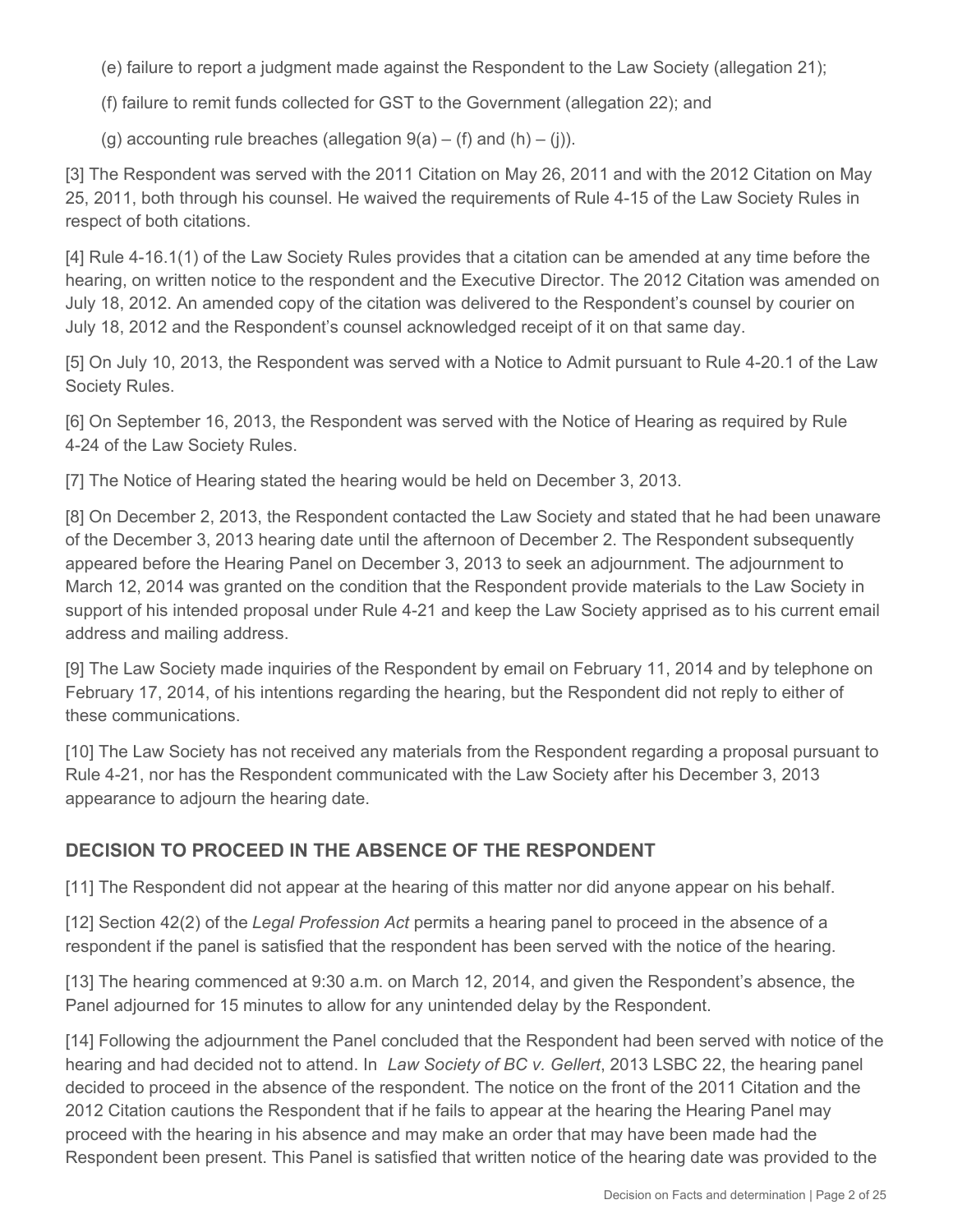Respondent, and the Respondent was present December 3rd, 2013 at the adjournment of the original hearing date and was fully aware of the subsequently rescheduled hearing date. Notwithstanding this, the Respondent did not reply to the Law Society's subsequent attempts at communications by email and telephone.

[15] Given these circumstances, the Panel concluded that the Respondent's failure to attend at this hearing without any explanation justified proceeding in his absence.

## **NOTICE TO ADMIT**

[16] Rule 4-20.1 of the Law Society Rules provides that a party may request the other party to admit the truth of a fact or the authenticity of a document for the purposes of the hearing, if the request is made no less than 45 days before the hearing date. The Rule set out that the request must be made in writing, clearly marked "Notice to Admit", and served in accordance with Rule 10-1. Rule 4-20.1(7) further provides that a party who receives a request under the rule must respond to it within 21 days, and if no response is provided within 21 days, the party is deemed to admit, for the purposes of the hearing, the truth of the facts and the authenticity of the documents set out in the request.

[17] On July 10, 2013, the Respondent was served with a 28-page Notice to Admit document, together with 33 attachments, in accordance with Rule 10-1. The Notice to Admit clearly stated in bold on the front page that the Respondent was requested to admit, for the purposes of this hearing only, the truth of the facts and the authenticity of the documents listed in the notice.

[18] The Law Society has not received any formal reply to the Notice to Admit from the Respondent. In the *Gellert* case the panel referred to *Law Society of BC v Power,* 2009 LCBC 23. In that case, the respondent received notice of the allegations against him and the hearing date, which was set with his approval. The emails from the respondent to the Law Society sent in the month or so prior to the hearing indicated that he admitted the truth of the facts and the authenticity of the documents contained in the Law Society's Notice to Admit. The correspondence also strongly suggested that he did not plan to dispute any issues at the Facts and Determination stage of the proceedings and had little or no intention of resuming the practice of law in the future.

[19] In the present case, the Respondent attended at the prior hearing date and obtained the adjournment he sought for the ostensible purpose of the Respondent's intended proposal under Rule 4-21 procedure for a conditional admission of a discipline violation. The Respondent did not follow through with the conditional admission nor did he make any effort to communicate to the Law Society an intention to dispute all or any part of the allegations and the citations.

[20] The Hearing Panel accepts the facts set out in Exhibit 1 in this hearing, which is the Notice to Admit, as proven facts and authentic documents. These submissions are on the assumption that Rule 4-20.1(7) applies. That section reads as follows:

4.20.1(7) If a party that has been served with a request does not respond in accordance with this Rule, the party is deemed, for the purposes of the hearing only, to admit the truth of fact described in the request or the authenticity of the document attached to the request.

[21] The Hearing Panel finds that in the absence of a response from the Respondent to a Notice to Admit, the facts and documents described in the Notice to Admit are deemed to be the Respondent's admissions as to the truth of the fact described in the Notice to Admit and the authenticity of the documents attached thereto.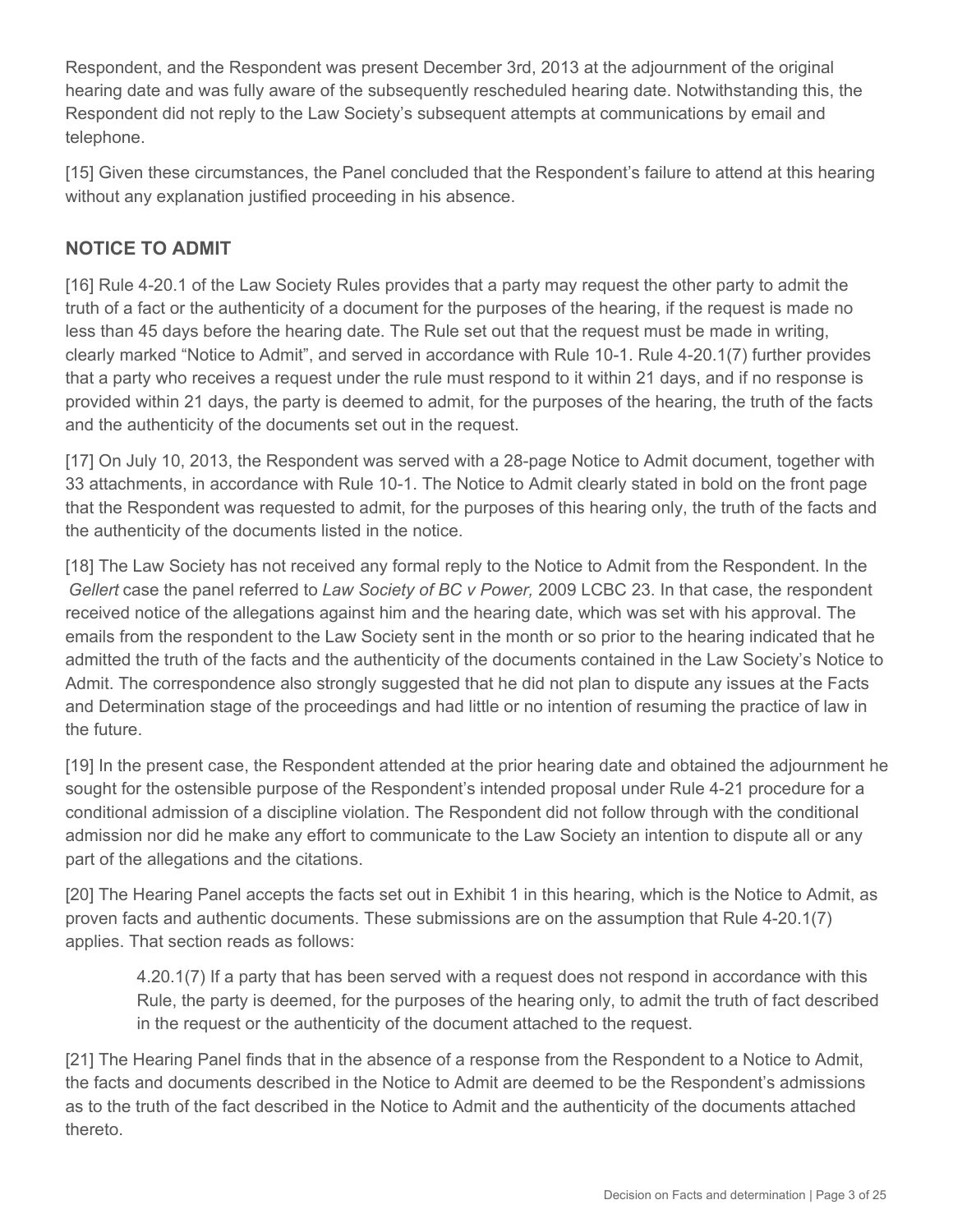[22] The Panel also accepts the evidence in the Audit Report as reliable and places reliance on it as well as the Notice to Admit to arrive at the facts as set out in the following section of this decision.

## **FACTUAL FINDINGS OF THE PANEL**

[23] Bradley Darryl Tak was called and admitted as a member of the Law Society of British Columbia on February 15, 1991.

[24] Mr. Tak was employed by Fraser & Beatty after call, and then from July 1992 to August 1996 he was employed by the Criminal Justice Branch of the Ministry of the Attorney General. Mr. Tak became a sole practitioner in August 1996 and since then has practised as a sole practitioner in the Lower Mainland except between October 1, 2006 and August 5, 2008, when he practised with Dickey, Browning, Ray, Soga, Dunne, Tak.

[25] Mr. Tak was suspended from practice from July 16, 2010 to August 30, 2010 as ordered by a discipline hearing panel. He was suspended from December 7, 2010 to January 1, 2011, for failing to file a trust report. His membership in the Law Society ceased between January 1, 2011, and February 17, 2011 for non-payment of fees, and he was suspended from February 17, 2011 to June 16, 2011. Mr. Tak's membership in the Law Society was not reinstated after January 1, 2011, and he has remained a former member since then.

#### **2011 CITATION**

[26] A forensic audit ordered by the Chair of the Discipline Committee was conducted and a report dated December 14, 2010 and amended June 27, 2011 was produced (the "Audit Report") by Barbour and Associates (the "Auditor").

[27] The Audit Report is attached to the Law Society's Notice to Admit (the "NTA").

[28] The Law Society conceded that it would not proceed with allegation 2 if the Panel should find the Respondent committed professional misconduct as set out in allegation 1.

[29] In light of the Panel's finding of professional misconduct as set out below in relation to allegation 1 of the 2011 Citation, the Panel makes no findings of fact relating to allegation 2.

#### **FACTS RELEVANT TO ALLEGATION 1**

[30] In September or October 2008, Mr. Tak received a cash retainer of approximately \$2,000 (the "KP Retainer Funds") from his client ("KP"). KP retained Mr. Tak to act for him regarding a civil assault matter.

[31] Mr. Tak did not deposit the KP Retainer Funds into his law practice's trust or general account. Instead he used them for his personal use. Mr. Tak failed to perform legal services for KP.

[32] Mr. Tak is deemed to have admitted that he misappropriated the KP Retainer Funds and that this conduct constitutes professional misconduct.

#### **FACTS RELEVANT TO ALLEGATIONS 3 AND 4**

[33] On December 1, 2009, SK, KP's new counsel, made a complaint to the Law Society that Mr. Tak did not reply to letters she sent to him dated November 9, and 23, 2009, and that he did not reply to a telephone message she left for him on November 30, 2009.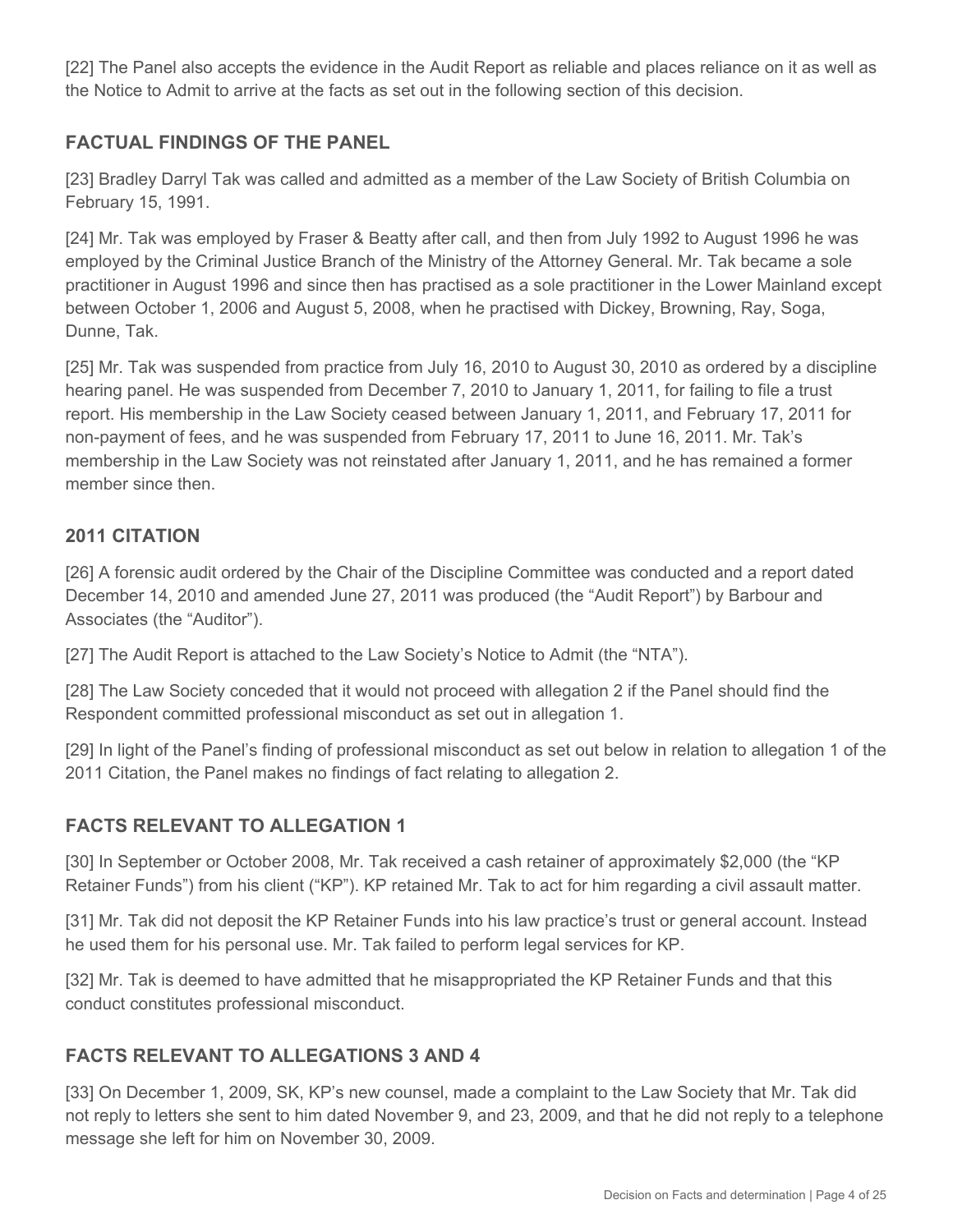[34] Mr. Tak failed to respond to communications from another lawyer, SK, that required a response, contrary to Chapter 11, Rule 6 of the *Professional Conduct Handbook*, and in particular, he failed to respond to letters dated November 9, 2009 and November 23, 2009, and he failed to respond to a telephone message on November 30, 2009. The Respondent is deemed to have admitted the truth of these facts.

[35] On February 3, 2010, Mr. Tak wrote to the Law Society and explained that he did not deposit the KP Retainer Funds into his law firm's trust account but rather deposited them into his general account. He attached a copy of his general ledger for December 2008. He wrote:

Further to the recent Discipline hearing and the direction that I provide you with documentation with respect to the KP retainer from September of 2008 I can advise that a review of my trust ledger indicates that the funds were not deposited in trust in September of 2008 but rather that they were deposited in my general account in December of 2008. There is a note in the KP file indicating the funds should be transferred to his credit in trust but that was not done. I have attached a copy of my general account statement for December that shows the deposit being made on December 3, 2008. Also attached is a letter to KP that is self-explanatory wherein I have returned his retainer in light of the complaint that has been made.

[36] The Audit Report evidences, at paragraphs 225 through 249, that Mr. Tak had not deposited the KP Retainer Funds into his general account and, where Mr. Tak had made notations on his general bank statement that certain deposits represented the KP Retainer Funds, the notations were incorrect. We accept these facts.

[37] Mr. Tak is deemed to have admitted the conduct set out in allegation 4 of the 2011 Citation that on February 3, 2010, in the course of the investigation by the Law Society of a complaint made by KP, he represented to the Law Society that he deposited the KP Retainer Funds to his general account in December 2008, when he knew or ought to have known that he did not deposit the funds to his general account in December 2008 or at any other time, and we accept this deemed admission as fact.

## **2012 CITATION**

[38] A client ("SS") gave Mr. Tak a written authorization dated November 4, 2008 for him to obtain \$9,700 from SS's bank to be used as retainer funds.

[39] On November 4, 2008, SS's bank issued a bank draft to Mr. Tak in the amount of \$9,700 (the "SS Retainer Funds").

[40] Mr. Tak did not deposit the SS Retainer Funds into his law practice's trust account as required by Rule 3-51, nor did he deposit them to his general account.

[41] Instead, Mr. Tak deposited the SS Retainer Funds into his personal bank account and used them for his own benefit.

[42] Mr. Tak did not provide an invoice or receipt to SS in respect of the SS Retainer Funds.

[43] Mr. Tak failed to attend a series of court appearances on behalf of SS, and did not notify SS or the court that he would not attend the court appearances.

[44] In November 2010, while the Auditor was conducting the 4-43 investigation, SS complained to the Law Society.

[45] Between November 26, 2010 and December 14, 2011, Law Society staff wrote to Mr. Tak ten times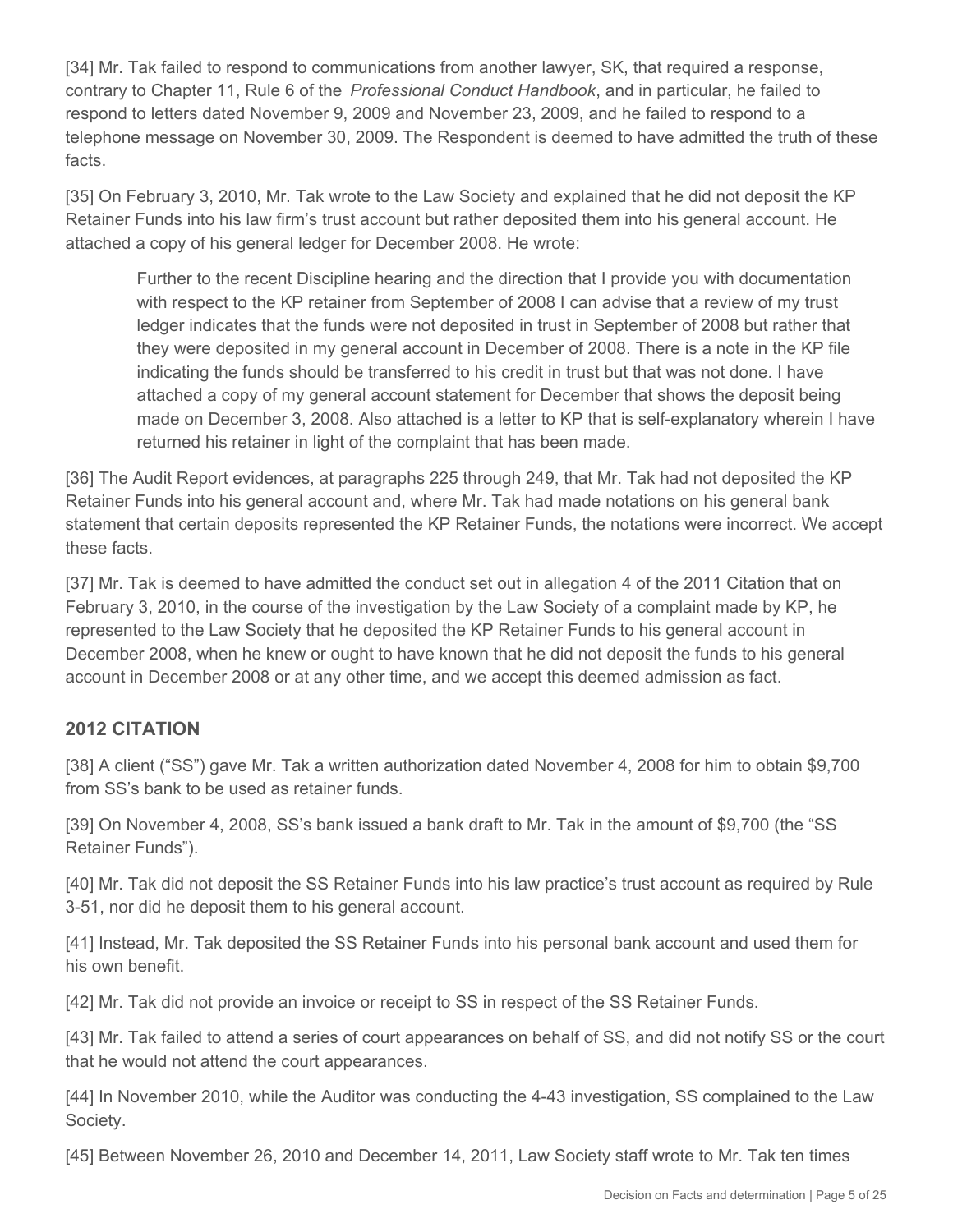inquiring about his handling of the SS Retainer Funds.

[46] Mr. Tak did not respond to letters from the Law Society dated November 26, 2010, December 14, 2010, January 10, 2011, February 8, 2011, March 24, 2011, May 12, 2011, August 2, 2011, August 16, 2011, November 25, 2011 and December 14, 2011.

[47] Mr. Tak received the SS Retainer Funds of \$9,700 in his capacity as a barrister and solicitor in November 2008, and he misappropriated those funds by making personal use of them when he was not entitled to do so. The Respondent is deemed to have admitted the truth of these facts.

[48] Mr. Tak failed to provide a substantive response to communications from the Law Society concerning its investigation regarding the SS Retainer Funds, contrary to Chapter 13, Rule 3 of the Professional Conduct Handbook, and in particular he failed to respond substantively to letters dated November 26, 2010, December 14, 2010, January 10, 2011, February 8, 2011, March 24, 2011, May 12, 2011, August 2, 2011, August 16, 2011, November 25, 2011, and December 14, 2011. The Respondent is deemed to have admitted the truth of these facts.

#### **ALLEGATIONS 2 AND 13**

[49] On or about March 23, 2010, a client ("MS") retained Mr. Tak with respect to a trafficking charge.

[50] MS provided Mr. Tak with retainer funds of approximately \$6,000 (the "MS Retainer Funds").

[51] The MS Retainer Funds were provided to Mr. Tak in instalments.

[52] The first instalment was a cash payment of \$2,000. MS's mother witnessed MS giving the first instalment to Mr. Tak. Mr. Tak did not deposit this cash payment into his law practice's trust account as required by Rule 3-51, nor did he deposit it to his general account.

[53] The second instalment was a cheque dated June 23, 2010 for \$4,000 from MS's mother. On or about July 2, 2010, Mr. Tak deposited the \$4,000 cheque into his law firm's general account.

[54] Mr. Tak did not provide an invoice or receipt in respect of the MS Retainer Funds.

[55] Mr. Tak failed to respond to phone calls from his client MS, did not appear for scheduled court dates and failed to meet with MS to discuss his case. Mr. Tak admits he did not return any of MS's calls.

[56] Mr. Tak was suspended from practice from July 16, 2010 to August 30, 2010 and again from December 7, 2010 until January 1, 2011 when he ceased membership due to non-payment of fees.

[57] On March 3 and 18, 2011, the Law Society wrote to Mr. Tak to seek his response to the allegations about the MS Retainer Funds.

[58] Mr. Tak did not provide a substantive response to either of the Law Society's letters dated March 3, and 18, 2011.

[59] Mr. Tak received the MS Retainer Funds of \$6,000 in total in his capacity as a barrister and solicitor and he misappropriated those funds by making personal use of them when he was not entitled to do so. The Respondent is deemed to have admitted the truth of these facts.

[60] Mr. Tak failed to provide a substantive response to communications from the Law Society regarding its investigation of the MS Retainer Funds, contrary to Chapter 13, Rule 3 of the P *rofessional Conduct Handbook*, and in particular, he failed to respond substantively to letters dated March 3, 2011 and March 18, 2011. The Respondent is deemed to have admitted the truth of these facts.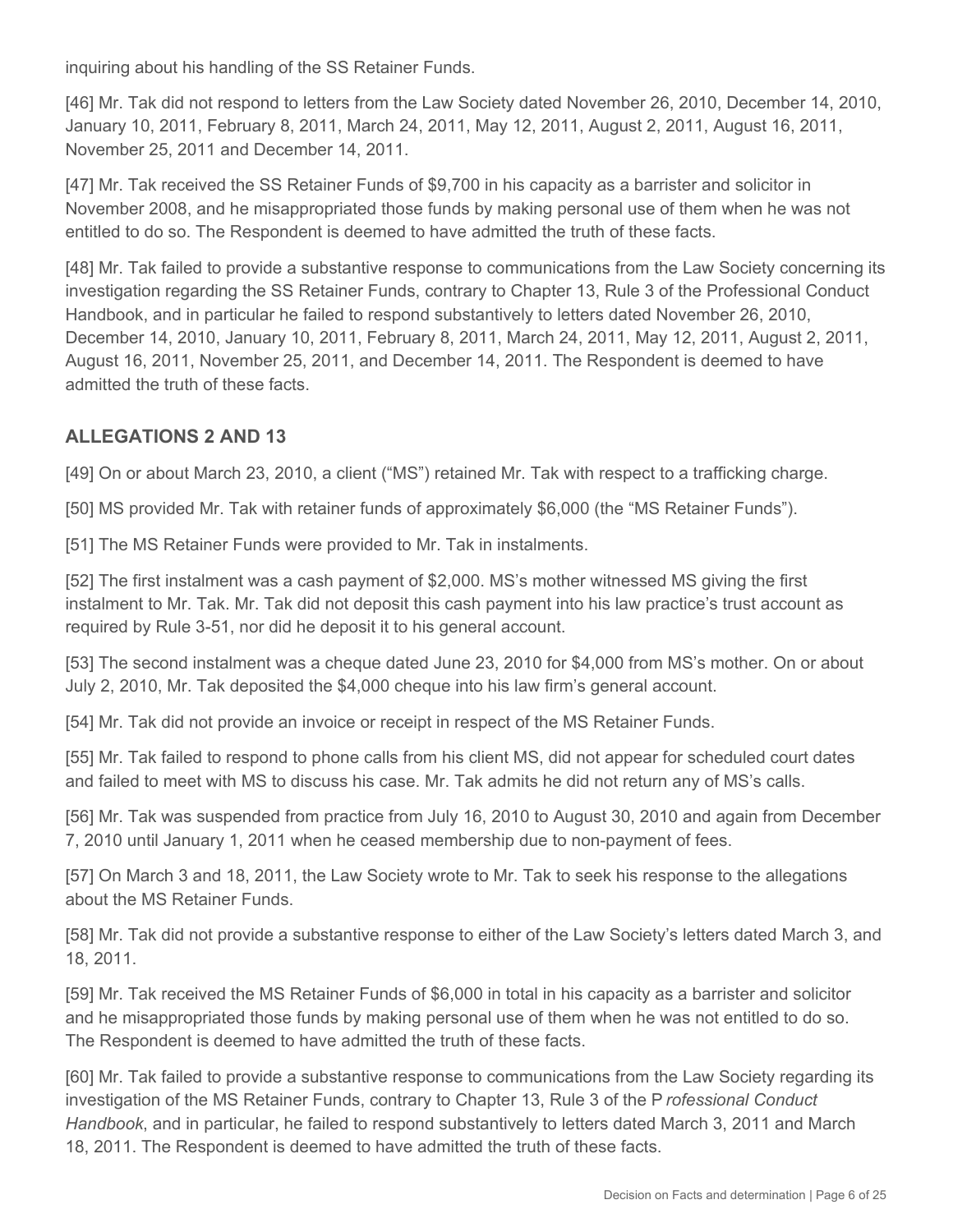## **ALLEGATION 3**

[61] In 2010, a client ("JJ") retained Mr. Tak to represent him regarding a criminal appeal matter.

[62] At the time of the retainer, JJ was in custody at the Fraser Regional Correction Centre.

[63] JJ provided Mr. Tak with a retainer of \$3,500 (the "JJ Retainer Funds") through JJ's wife.

[64] JJ's wife gave the JJ Retainer Funds to Mr. Tak in cash in three instalments in or about April to June 2010.

[65] Mr. Tak instructed JJ and his wife to deposit the JJ Retainer Funds into his personal bank account, and not into his law practice's trust or general account.

[66] JJ's wife deposited the JJ Retainer Funds into Mr. Tak's personal bank account.

[67] Mr. Tak did not provide an invoice or a receipt to JJ or his wife in respect of the JJ Retainer Funds.

[68] Mr. Tak received the JJ Retainer Funds of \$3,500 in his capacity as a barrister and solicitor in April to June 2010, and he misappropriated those funds by making personal use of them when he was not entitled to do so. The Respondent is deemed to have admitted the truth of these facts.

## **ALLEGATION 4**

[69] In May 2010, a client ("PB") retained Mr. Tak to represent him to defend a charge of impaired driving.

[70] PB provided Mr. Tak with retainer funds of approximately \$5,000 (the "PB Retainer Funds").

[71] The PB Retainer Funds were provided to Mr. Tak in two instalments.

[72] The first instalment was a cash payment of \$1,000 provided to Mr. Tak on or about May 13, 2010.

[73] The second instalment was provided to Mr. Tak by bank draft, in the amount of \$4,000 on or about October 14, 2010.

[74] Mr. Tak failed to deposit the \$1,000 cash portion of the PB Retainer Funds into his law firm's trust account as required by Rule 3-51, nor did he deposit it to his general account.

[75] Mr. Tak deposited the \$4,000 bank draft portion of the PB Retainer Funds into his law firm's general account.

[76] Mr. Tak did not provide PB with an invoice or receipt in respect of the PB Retainer Funds.

[77] Mr. Tak received the PB Retainer Funds of \$5,000 in his capacity as a barrister and solicitor in May and October 2010, and he misappropriated the PB Retainer Funds by making personal use of them when he was not entitled to do so. The Respondent is deemed to have admitted the truth of these facts.

#### **ALLEGATIONS 5 AND 14**

[78] In 2008, a client ("BP") retained Mr. Tak to represent him with respect to a charge of manslaughter.

[79] BP's mother provided Mr. Tak with retainer funds of approximately \$15,000 (the "BP Retainer Funds").

- [80] The BP Retainer Funds were provided in four instalments by BP's mother.
- [81] The first instalment of \$6,000 was provided by bank draft dated June 27, 2008.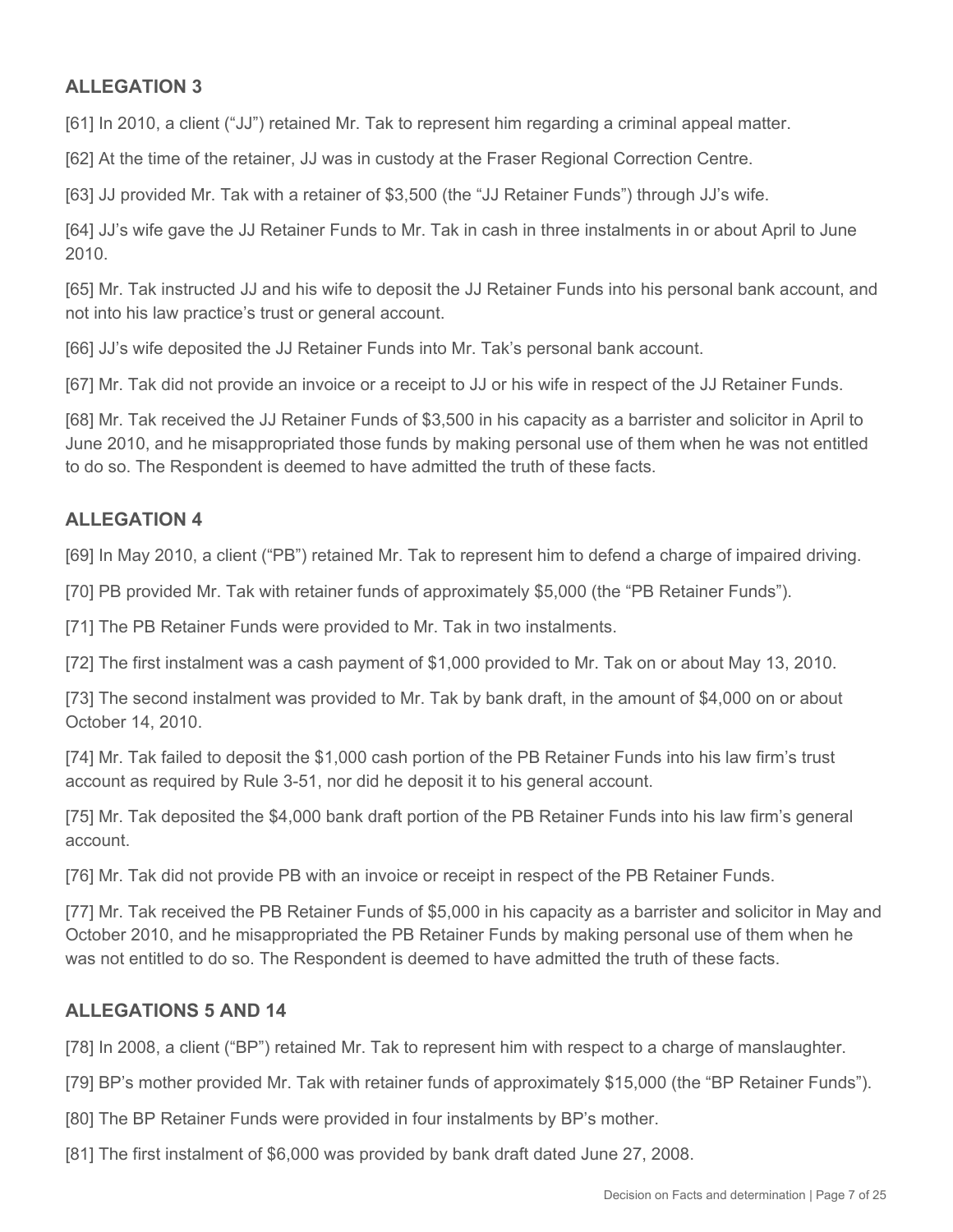[82] The second instalment of \$6,000 was provided by bank draft dated August 19, 2008.

[83] The third instalment of \$2,000 was provided by bank draft dated February 18, 2009.

[84] The fourth instalment was a cash payment of \$1,000.

[85] Mr. Tak did not deposit the BP Retainer Funds to his law firm's trust account as required by Rule 3-51.

[86] Mr. Tak did not provide BP or his mother with an invoice or receipt in respect of the BP Retainer Funds.

[87] In July 2011, BP's mother made a complaint to the Law Society.

[88] On August 15, 2011, December 14, 2011, January 13, 2012 and February 17, 2012, the Law Society wrote to the Respondent to seek his response to the allegations about the BP Retainer Funds.

[89] The Respondent did not provide a substantive response to the Law Society's letters dated August 15, 2011, December 14, 2011, January 13, 2012 and February 17, 2012.

[90] Mr. Tak received the BP Retainer Funds of \$15,000 in his capacity as a barrister and solicitor in June 2008 to March 2009, and he misappropriated the BP Retainer Funds by making personal use of them when he was not entitled to do so. The Respondent is deemed to have admitted the truth of these facts.

[91] Mr. Tak failed to provide a substantive response to communications from the Law Society regarding its investigation of the BP Retainer Funds, contrary to Chapter 13, Rule 3 of the Professional Conduct Handbook, and in particular, he failed to respond substantively to letters dated August 15, 2011, December 14, 2011, January 13, 2012, and February 17, 2012. The Respondent is deemed to have admitted the truth of these facts.

#### **ALLEGATION 6**

[92] In or about September 2010, a client ("JT") retained Mr. Tak to act for him regarding a criminal law matter.

[93] JT provided Mr. Tak with retainer funds of \$5,000 (the "JT Retainer Funds").

[94] The JT Retainer Funds were provided to Mr. Tak in two instalments.

[95] On or about September 15, 2010, JT provided Mr. Tak with \$500 cash.

[96] On or about September 17, 2010, JT provided Mr. Tak with a cheque in the amount of \$4,500.

[97] Mr. Tak did not deposit the \$500 cash to his law firm's trust account as required by Rule 3-51, nor did he deposit the funds to his general bank account.

[98] Mr. Tak deposited the cheque dated September 17, 2010 to his law firm's general bank account on or about September 20, 2010.

[99] Mr. Tak did not provide JT with an invoice or receipt in respect of the JT Retainer Funds.

[100] On his bank statement that reflected the deposit, Mr. Tak made a note incorrectly attributing the deposit of \$4,500 of the JT Retainer Funds to another client and also incorrectly applied \$4,500 of the JT Retainer Funds as payment from another client.

[101] Subsequently, JT retained another lawyer to act for him, and Mr. Tak provided JT's new lawyer with \$4,000 of the JT Retainer Funds.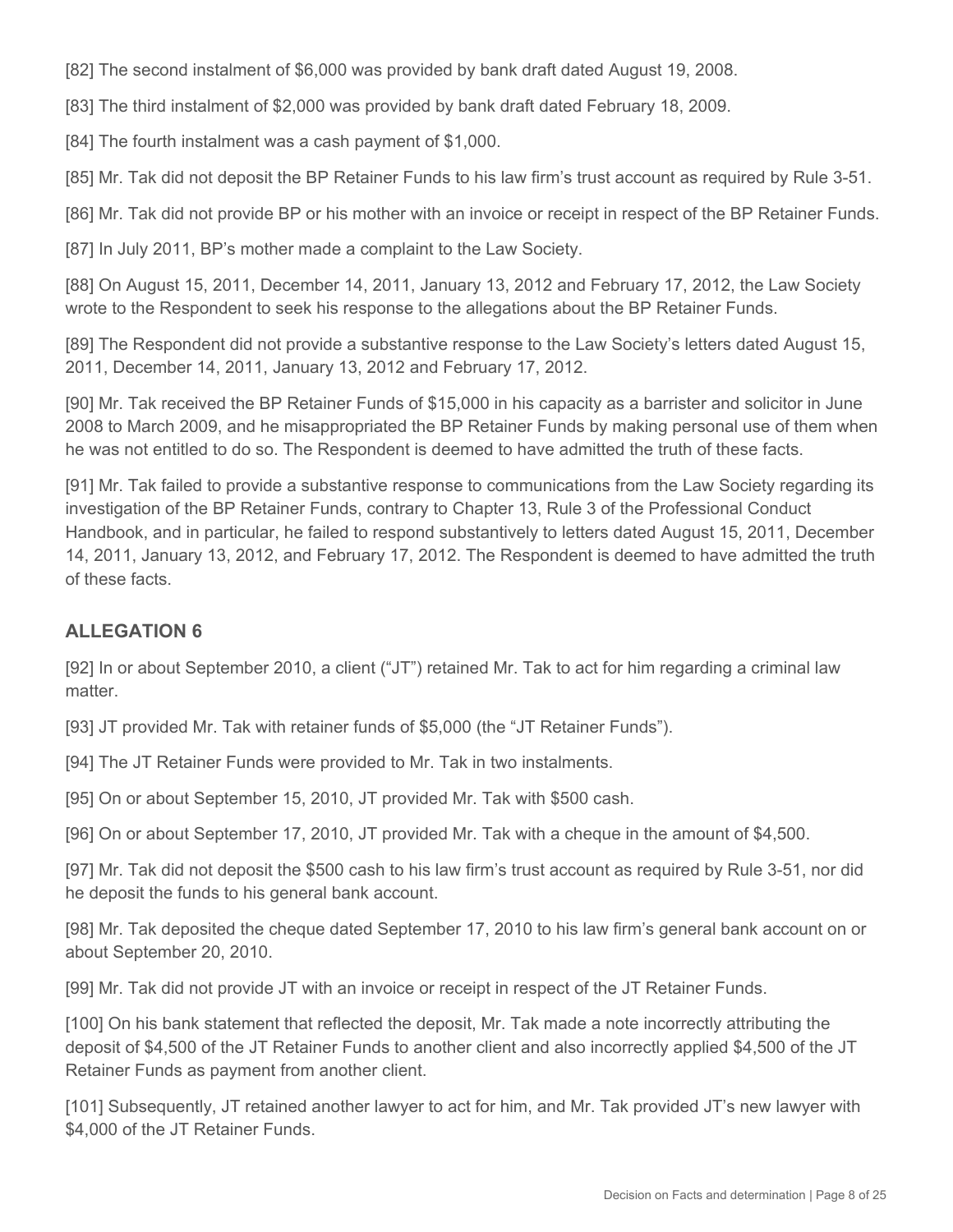[102] Mr. Tak received the JT Retainer Funds of \$5,000 in his capacity as a barrister and solicitor in September 2010, and he misappropriated approximately \$1,000 of the JT Retainer Funds by making personal use of them when he was not entitled to do so. The Respondent is deemed to have admitted the truth of these facts.

# **ALLEGATION 7**

[103] On or about November 2009, a client ("RJ") retained Mr. Tak to act for him regarding a criminal matter.

[104] RJ provided Mr. Tak with retainer funds of \$5,000 (the "RJ Retainer Funds").

[105] The RJ Retainer Funds were provided in cash in two instalments.

[106] RJ provided the first instalment of \$2,000 to Mr. Tak in or about November 2009, and the second instalment of \$3,000 to Mr. Tak during December 2009.

[107] Mr. Tak did not deposit the RJ Retainer Funds into his law firm's trust account as required by Rule 3-51, nor did he deposit them to his general bank account.

[108] Mr. Tak did not provide an invoice or a receipt in respect of the RJ Retainer Funds.

[109] Mr. Tak received the RJ Retainer Funds of \$5,000 in his capacity as a barrister and solicitor in November and December 2009, and he misappropriated the RJ Retainer Funds by making personal use of them when he was not entitled to do so. The Respondent is deemed to have admitted the truth of these facts.

# **ALLEGATION 8**

[110] During 2009, a client ("SM") retained Mr. Tak to act for him regarding a criminal matter.

[111] SM provided Mr. Tak with retainer funds of approximately \$6,000 (the "SM Retainer Funds").

[112] The SM Retainer Funds were provided in cash instalments during the latter half of 2009.

[113] The initial instalment of the SM Retainer Funds was \$2,000.

[114] Subsequently, SM provided Mr. Tak with cash instalments of \$1,800, \$1,200 and \$1,000.

[115] Mr. Tak did not deposit the SM Retainer Funds to his law firm's trust account as required by Rule 3-51, nor did he deposit the funds to his general bank account. Mr. Tak did not provide SM with an invoice or receipt in respect of the SM Retainer Funds.

[116] Mr. Tak received the SM Retainer Funds in his capacity as a barrister and solicitor in 2009, and he misappropriated the SM Retainer Funds by making personal use of them when he was not entitled to do so. The Respondent is deemed to have admitted the truth of these facts.

# **ALLEGATIONS 10, 12, 15, 16 AND 17**

[117] On December 19, 2011, Law Society staff wrote to Mr. Tak's counsel to ask him to respond to questions concerning the Audit Report.

[118] In the letter, the Law Society also inquired about, among other issues, Mr. Tak's obligations to file Goods and Services Tax ("GST") returns and remit funds collected for GST, and Mr. Tak's representation of ST and PC including how Tak had handled retainer funds provided to him by ST and PC.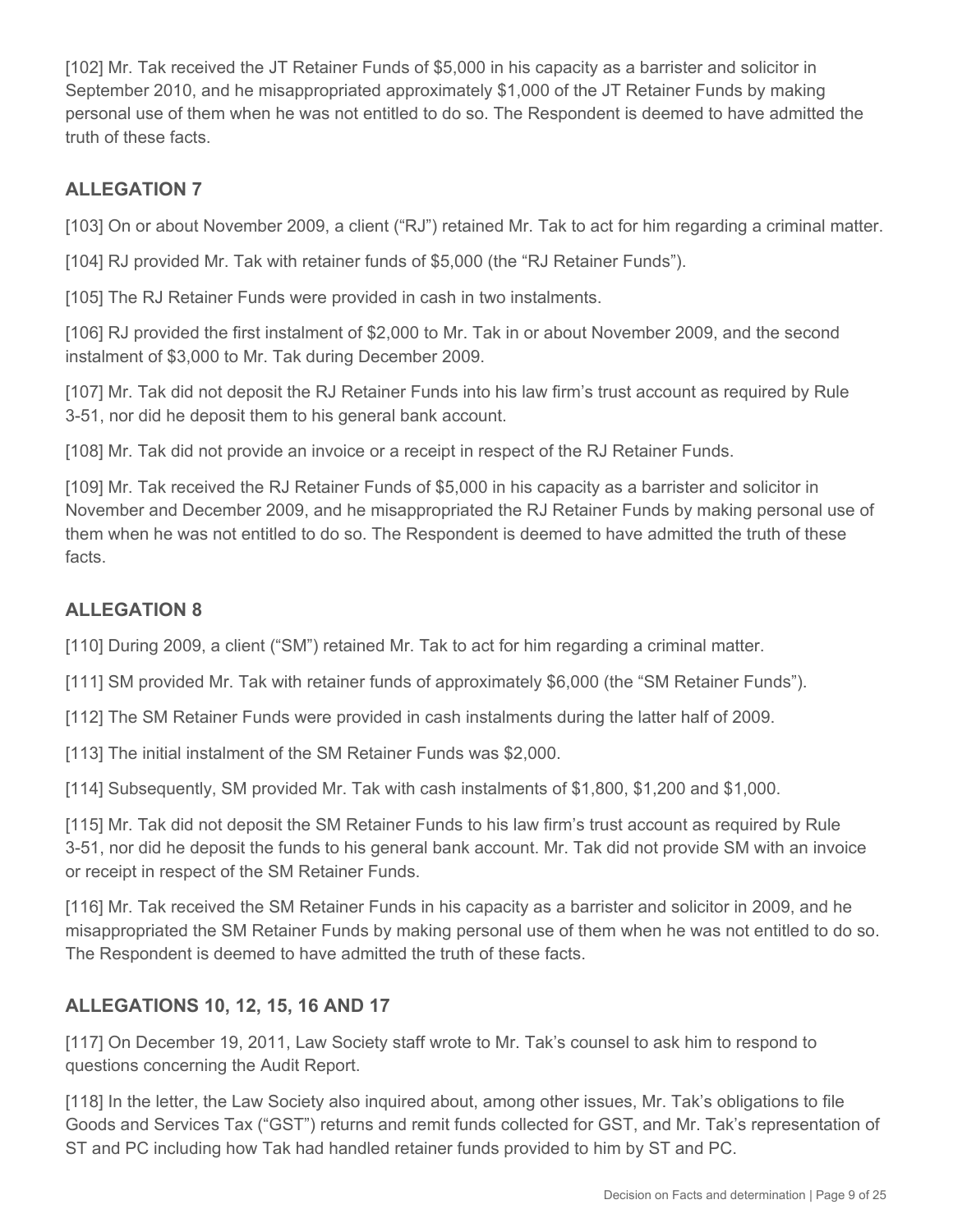[119] Mr. Tak did not provide a substantive response to the Law Society regarding its inquiries about the Audit Report, the filing of GST returns and remitting funds collected for GST, or the inquiries about ST and PC. These inquiries were all included in the Law Society's letter of December 19, 2011 to Mr. Tak.

[120] Mr. Tak failed to provide a substantive response to communications from the Law Society concerning its investigation of his books and accounts pursuant to an order granted under 4-43 of the Law Society Rules, contrary to Chapter 13, Rule 3 of the *Professional Conduct Handbook*, and in particular, he failed to respond substantively to a letter dated December 19, 2011. The Respondent is deemed to have admitted the truth of these facts (allegation 10).

[121] Mr. Tak failed to provide a substantive response to communications from the Law Society regarding its investigation of the ST Retainer Funds and the PC Retainer Funds, contrary to Chapter 13, Rule 3 of the *Professional Conduct Handbook*, and in particular, he failed to respond substantively to a letter dated December 19, 2011. The Respondent is deemed to have admitted the truth of these facts (allegations 15 and 16).

[122] Mr. Tak failed to provide a substantive response to communications from the Law Society regarding its investigation of the his obligations to file GST returns and remit funds collected for GST, contrary to Chapter 13, Rule 3 of the *Professional Conduct Handbook*, and in particular, he failed to respond substantively to a letter dated December 19, 2011. The Respondent is deemed to have admitted the truth of these facts (allegation 17).

[123] On December 21, 2011, Law Society staff wrote to Mr. Tak regarding its investigation of a complaint received from the Ministry of the Attorney General that Mr. Tak had been practising law while suspended, had failed to provide adequate service to a client and failed to account to clients for certain retainers.

[124] Specifically, the Law Society inquired about Mr. Tak practising law by representing PC while suspended, in part by sending emails under PC's name to Crown Counsel while Mr. Tak was suspended from practising law. Further, the Law Society inquired about the quality of service Mr. Tak provided to ST and his failure to account to ST for the ST Retainer Funds.

[125] Mr. Tak failed to provide a substantive response to communications from the Law Society regarding its investigation of the complaint received from the Attorney General of British Columbia on or about December 29, 2010, contrary to Chapter 13, Rule 3 of the *Professional Conduct Handbook*, and in particular, he failed to respond substantively to a letter dated December 21, 2011. The Respondent is deemed to have admitted the truth of these facts (allegation 12).

## **ALLEGATIONS 18, 19, 20, 21, AND 22**

[126] The Panel makes the following finding of fact from the evidence in the Notice to Admit and the Auditor's Report.

[127] On November 2, 2010, the Law Society wrote to Mr. Tak to follow up regarding inquiries related to his collection and payment of GST that were posed to Mr. Tak in a letter from the Law Society dated October 5, 2010.

[128] One of the issues addressed in the Law Society's letter of October 5, 2010, was Mr. Tak's collection and remittance of GST during 2005 and 2006.

[129] On November 17, 2010, Mr. Tak wrote to the Law Society and confirmed he collected GST during 2005 and 2006. He also stated: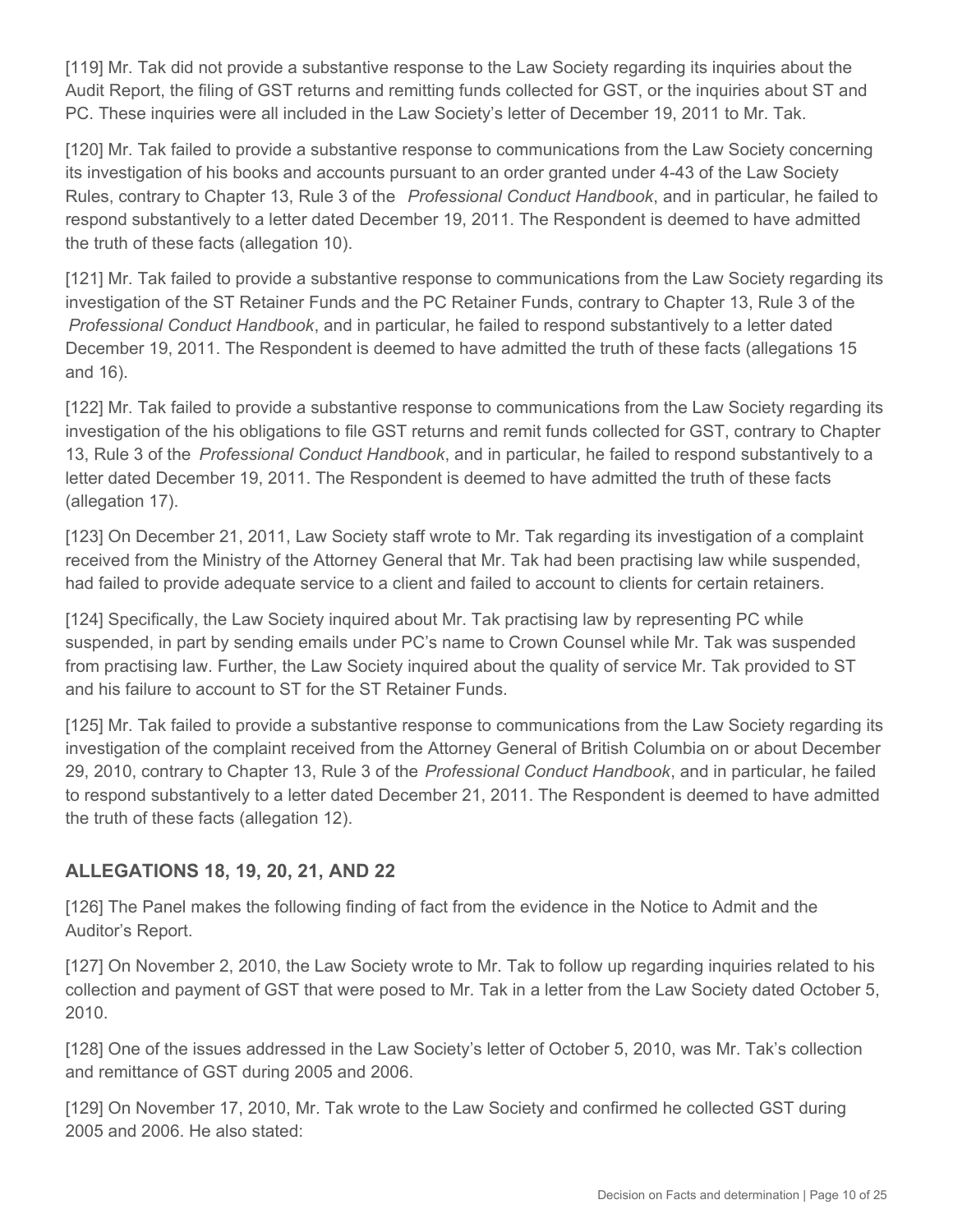The GST that was collected was retained by me in my account.

[130] Mr. Tak collected GST in 2005 and 2006 from clients but failed to remit such funds to Canada Revenue Agency ("CRA") in a timely manner, contrary to provisions of the *Excise Tax Act* (allegation 22).

[131] On May 31, 2006, Mr. Tak filed a trust report with the Law Society for the period ending December 31, 2005. Section B, question 9, of the Trust Report poses the question:

The practice has paid all payroll, PST and GST remittances to government when due. If you answer "no" to this question, provide a written explanation why the necessary remittances have not been made, using the note function.

Mr. Tak answered "yes" to this question.

[132] On May 30, 2007, Mr. Tak filed a trust report with the Law Society for the period ending December 31, 2006. Section B, question 9, of the Trust Report posed the question:

The practice has paid all payroll, PST and GST remittances to government when due. If you answer "no" to this question, provide a written explanation why the necessary remittances have not been made, using the note function.

Mr. Tak answered "yes" to this question.

[133] On June 2, 2008, Mr. Tak filed a trust report with the Law Society for the period ending December 31, 2007. Section B, question 9, of the Trust Report posed the question:

The practice has paid all payroll, PST and GST remittances to government when due. If you answer "no" to this question, provide a written explanation why the necessary remittances have not been made, using the note function.

Mr. Tak answered "yes" to this question.

[134] In his October 5, 2010 letter to the Law Society, Mr. Tak stated that, during the course of a Law Society audit of his trust account, he told the Law Society that his Trust Reports were inaccurate regarding the filing of GST returns.

[135] In Mr. Tak's Trust Reports for the years ending December 31, 2005, December 31, 2006 and December 31, 2007, he represented to the Law Society that his practice had paid all GST remittances to the government when due, when that statement was not true (allegation 19).

[136] In October 2008, Mr. Tak was charged under the *Income Tax Act* and the *Excise Tax Act* with failing to file income tax returns for the years 2004, 2005 and 2006; and for failing to file a completed GST return for certain quarterly periods in 2002, 2004, 2005, 2006 and 2007 (the "Charges").

[137] Mr. Tak did not report the Charges to the Law Society.

[138] On January 21, 2011, Mr. Tak pleaded guilty to failing to file income tax returns for the years ended 2005 and 2006, contrary to the *Income Tax Act* and pleaded guilty to failing to file a completed GST return for the quarterly periods from January 1 to December 31, 2005 and for the quarterly periods from January 1 to December 31, 2006.

[139] On April 11, 2011, Mr. Tak was sentenced to a fine of \$4,000 in respect of four of the Charges to which he pleaded guilty.

[140] The Crown directed a stay of proceedings on the remainder of the Charges and advised the court that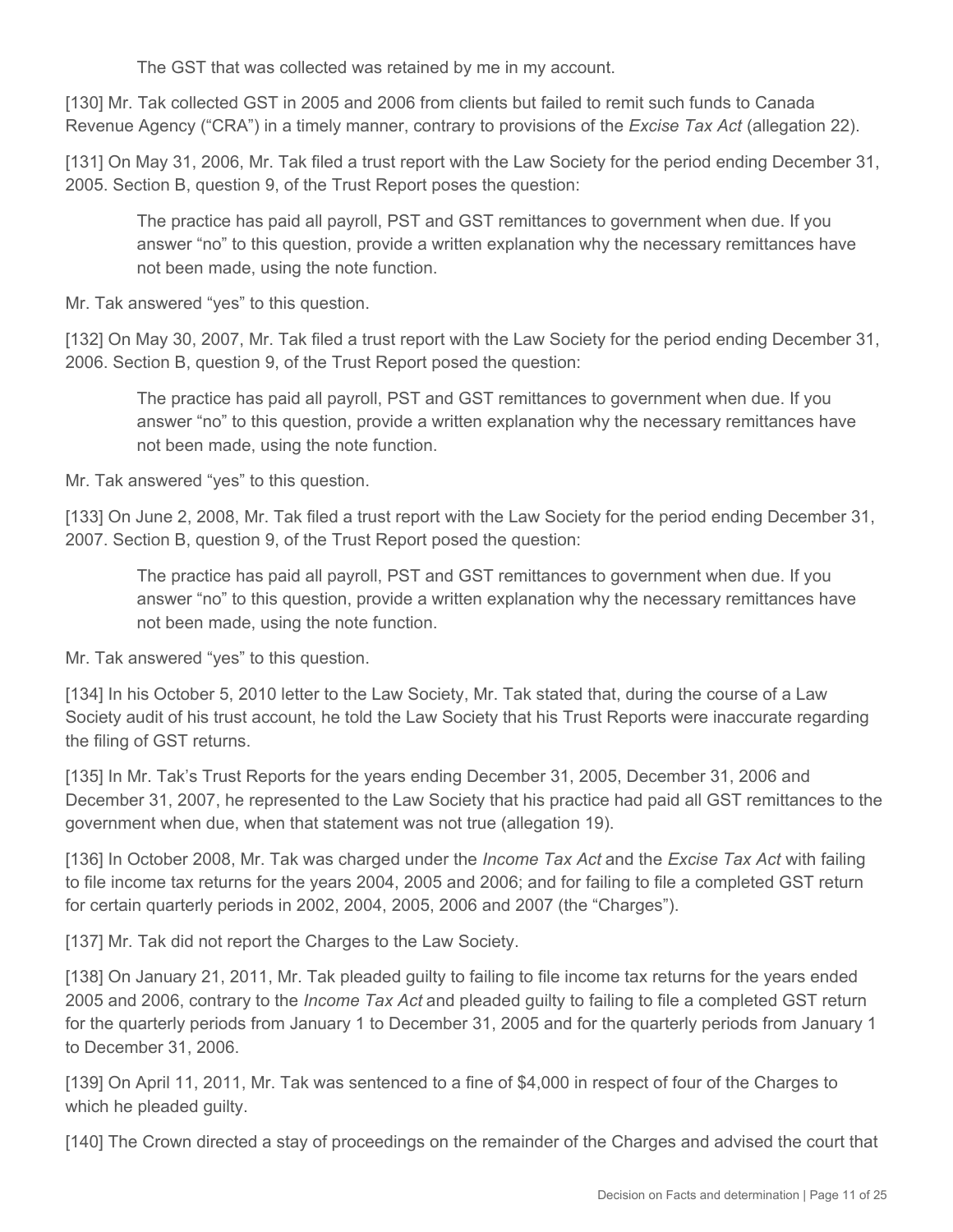Mr. Tak had filed all outstanding tax returns relating to the Charges.

[141] Mr. Tak failed to notify the Executive Director of the Law Society in writing that, in October 2008, he was charged under the *Income Tax Act*, RSC, 1985, c.1 (5th Supp.) and the *Excise Tax Act*, RSC 1985, c.E-15, for failing to file income tax returns for the years ended 2004, 2005 and 2006; and completed GST returns for certain quarterly periods in 2002, 2004, 2005, 2006 and 2007 for the first quarter of 2008 (allegation 20).

[142] On November 6, 2009, CRA filed a certificate against Mr. Tak for unpaid GST in the amount of \$49,181.97.

[143] The certificate was filed as judgment in the Land Title Office on December 7, 2009.

[144] Mr. Tak did not notify the Law Society of the certificate, or of its filing in the Land Title Office.

[145] On or about November 6, 2009, a certificate was filed in the Federal Court of Canada for unpaid GST in the approximate amount of \$49,181.97, that was filed in the Land Title Office on December 7, 2009, (the "Judgment") and in respect of the Judgment, Mr. Tak failed to:

(a) notify the Executive Director of the Law Society in writing of the circumstances of the Judgment; and

(b) provide the Executive Director with his written proposal for satisfying the Judgment, as required by Rule 3-44 (allegation 21).

[146] In response to inquiries from the Law Society in its letter dated October 5, 2010, about Mr. Tak's collection and remittance of GST for the years 2005, 2006 and 2007, Mr. Tak wrote in his letter dated November 17, 2010, that:

The GST that was collected was retained by me in my account.

[147] On February 8, 2011, the Law Society wrote to Mr. Tak's counsel and asked that Mr. Tak clarify what he did with the GST funds he collected for the years in question:

... Is he suggesting that he did retain all of the collected GST in his general account and that he continues to hold these funds? If this is not what he meant, then I ask that he clarify when GST funds collected from his clients were disbursed from his general account (e.g. did Mr. Tak withdraw the funds for his benefit on a regular and ongoing basis, or was there always a sufficient surplus of funds in his general account to settle his GST obligations to CRA.)

[148] Mr. Tak's counsel wrote to the Law Society by letter dated June 6, 2011, in reply to the Law Society's February 8, 2011 letter. Counsel wrote:

The earlier response was not meant to suggest that Mr. Tak retained all the GST funds collected and simply did not remit them. Mr. Tak was not keeping track of what was needed to make the remittances; however, he can confirm that while at times there was a sufficient amount in his general account to make the remittances required, there were certain times when there was not a sufficient amount to make the required remittances. The GST collected was commingled with money he collected as fees and as a consequence no distinction was made between the two.

[149] We accept the Auditor's evidence at paragraph 116 of the Audit Report and find that the GST collected was not maintained as a form of trust, but was used by Mr. Tak to pay expenses and drawings by Mr. Tak. None of the GST collected by Mr. Tak remains in the bank account.

[150] In a letter dated November 17, 2010, Mr. Tak misled the Law Society by stating he had collected GST from his clients and retained the funds he had collected for GST in his account, when he knew that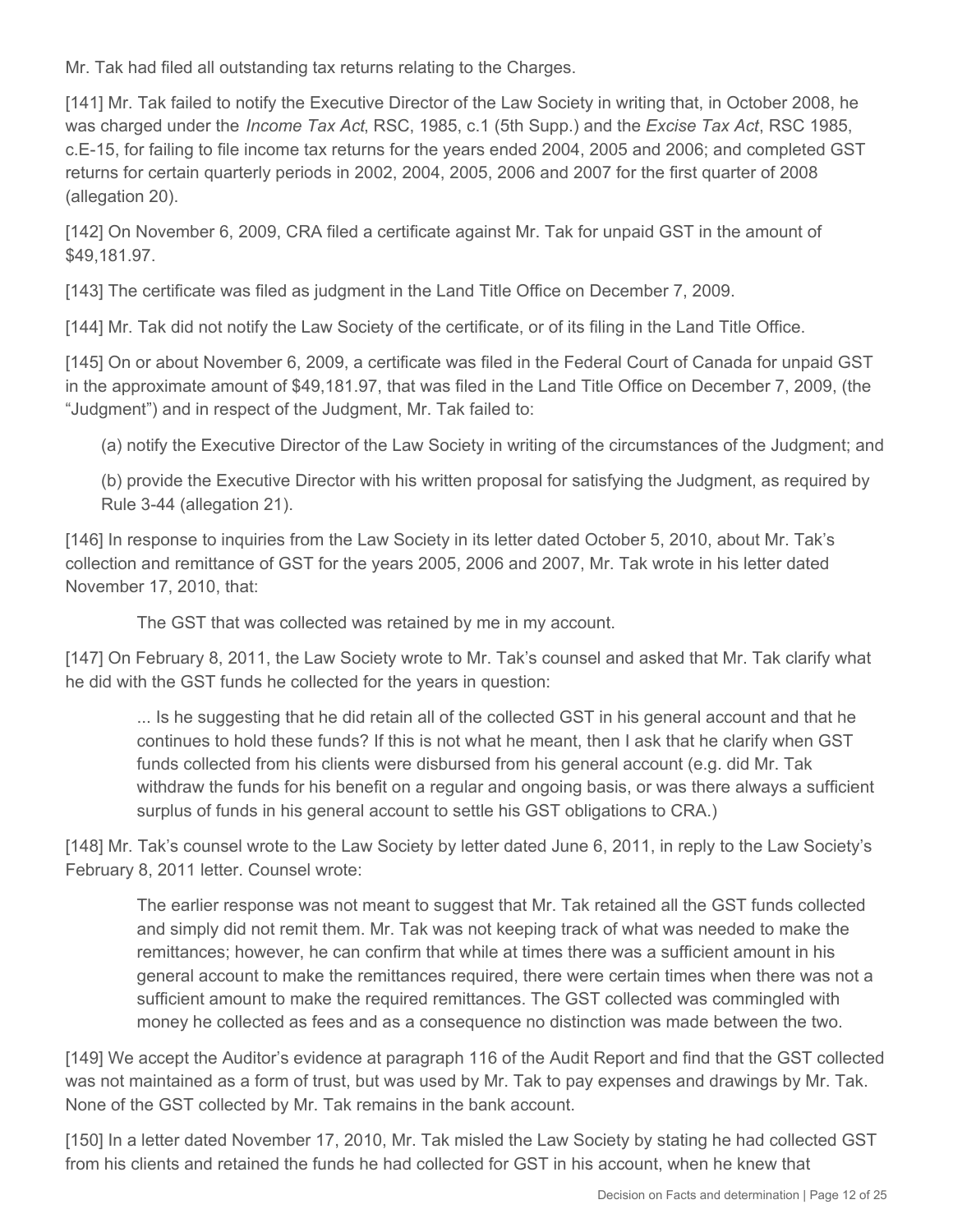statement was not true (allegation 18).

#### **ALLEGATION 9**

[151] The Panel makes the following findings of fact based on paragraphs 36, 37, 38, 41, 42, 46, 47, 56 and 57 of the Audit Report:

(a) Mr. Tak had not recorded any transactions in his law firm's general bank account since September 11, 2008, and no longer maintained any kind of accounting records (Audit Report paragraph 36).

(b) Mr. Tak did not maintain validated bank deposit receipts for his law firm's general bank account (Audit Report paragraph 37).

(c) Mr. Tak did record funds received and disbursed in connection with his law practice, but he did not record these transactions accurately, and no accurate record was kept of receipt of client funds (Audit Report paragraph 56).

(d) Mr. Tak had not prepared trust reconciliations for his law firm's trust account since November 2009 (Audit Report paragraph 38).

(e) The trust listing that Mr. Tak prepared to reconcile unexpended trust fund balances against the client trust ledgers was not an accurate listing of the client trust ledgers, as there were some instances in which Mr. Tak had listed a balance that was not included in the client listing, and in other instances balances were included on the listing that were not in the client trust ledgers (Audit Report paragraph 41).

(f) Mr. Tak did not record three specific transactions in the client trust ledgers (Audit Report paragraph 42).

(g) Before September 11, 2008 (when Mr. Tak ceased recording transactions in his general bank account),Mr. Tak rendered invoices that were not paid in full, but Mr. Tak did not record the accounts receivable (Audit Report paragraph 46).

(h) Mr. Tak did not provide receipts to clients for the cash he received from them for fees rendered or retainers (Audit Report paragraph 47).

(i) Since 2007, Mr. Tak avoided the use of the trust accounting system, and not all funds received from clients were recorded in either the trust accounting system or the general bank account system. He reported that trust funds were consistently mis-recorded or not recorded at all (Audit Report paragraph 57).

[152] The Panel makes the following findings of fact based on the Respondent's deemed admissions set out in paragraph 156 of the NTA:

156. The Respondent failed to keep accounting records in compliance with the provisions of Part 3, Division 7 of the Law Society Rules between September 2008 and March 2010 and in particular he failed to:

(a) record in a chronological order all funds received and disbursed in connection with his law practice as required by Rule 3-59, specifically he did not do so in respect of the SS Retainer Funds, the MS Retainer Funds, the JJ Retainer Funds, the PB Retainer Funds, the BP Retainer Funds, the JT Retainer Funds, the RJ Retainer Funds and the SM Retainer Funds;

(b) deposit all trust funds to a trust account as required by Rule 3-51, specifically he did not do so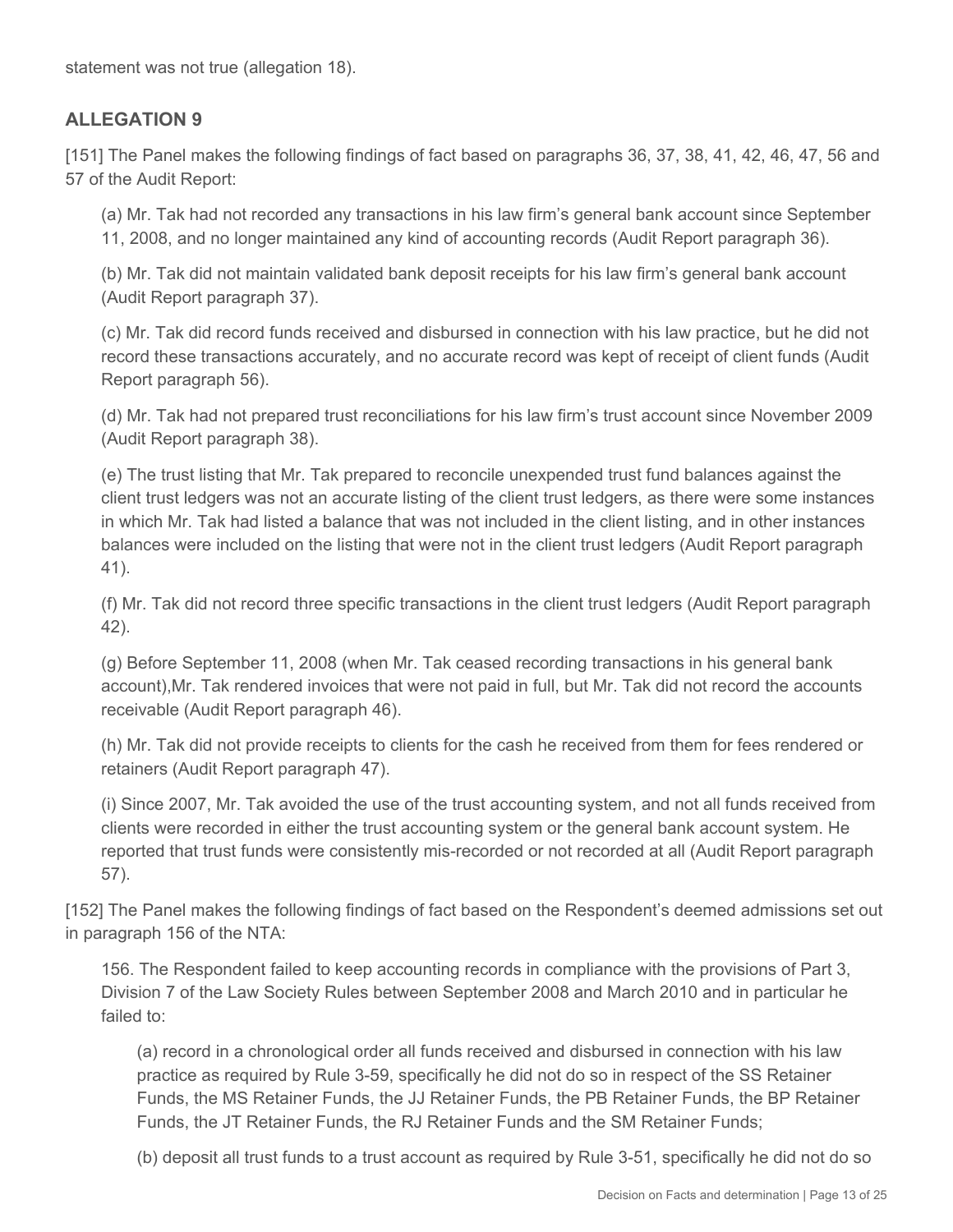in respect of the SS Retainer Funds, the MS Retainer Funds, the JJ Retainer Funds, the PB Retainer Funds, the BP Retainer Funds, the JT Retainer Funds, the RJ Retainer Funds and the SM Retainer Funds;

(c) account in writing to his clients for the SS Retainer Funds, the MS Retainer Funds, the JJ Retainer Funds, the PB Retainer Funds, the BP Retainer Funds, the JT Retainer Funds, the RJ Retainer Funds and the SM Retainer Funds;

(d) maintain general account records as required by Rule 3-61;

(e) maintain trust account records as required by Rule 3-60;

(f) prepare monthly trust reconciliations in respect of his trust account within 30 days as required by Rule 3-65;

(g) maintain a cash receipt book of duplicate receipts and issue receipts from the cash receipt book as required by Rule 3-61.1 and specifically he did not do so in respect of the SS Retainer Funds, the MS Retainer Funds, the JJ Retainer Funds, the PB Retainer Funds, the BP Retainer Funds, the JT Retainer Funds, the RJ Retainer Funds and the SM Retainer Funds;

(h) record transactions in his general account within 30 days or at all, as required by Rule 3-63 and specifically he did not do so in respect of the SS Retainer Funds, the MS Retainer Funds, the JJ Retainer Funds, the PB Retainer Funds, the BP Retainer Funds, the JT Retainer Funds, the RJ Retainer Funds and the SM Retainer Funds;

(i) record transactions in his trust account within 7 days or at all, as required by Rule 3-63.

The Respondent admits this conduct is professional misconduct.

#### **LEGISLATION**

[153] Section 38(4) of the *Legal Profession Act* states:

38(4) After a hearing, a panel must do one of the following:

- (a) dismiss the citation;
- (b) determine that the respondent has committed one or more of the following:
	- (i) professional misconduct;
	- (ii) conduct unbecoming a lawyer;
	- (iii) a breach of this Act or the rules;
	- (iv) incompetent performance of duties undertaken in the capacity of a lawyer;

(v) if the respondent is not a member, conduct that would, if the respondent were a member, constitute professional misconduct, conduct unbecoming a lawyer, or a breach of this Act or the rules.

#### **BURDEN OF PROOF**

[154] In arriving at its decision, the Panel recognizes that the burden of proof rests solely upon the Law Society. The standard now followed by panels of the Law Society of British Columbia stems from the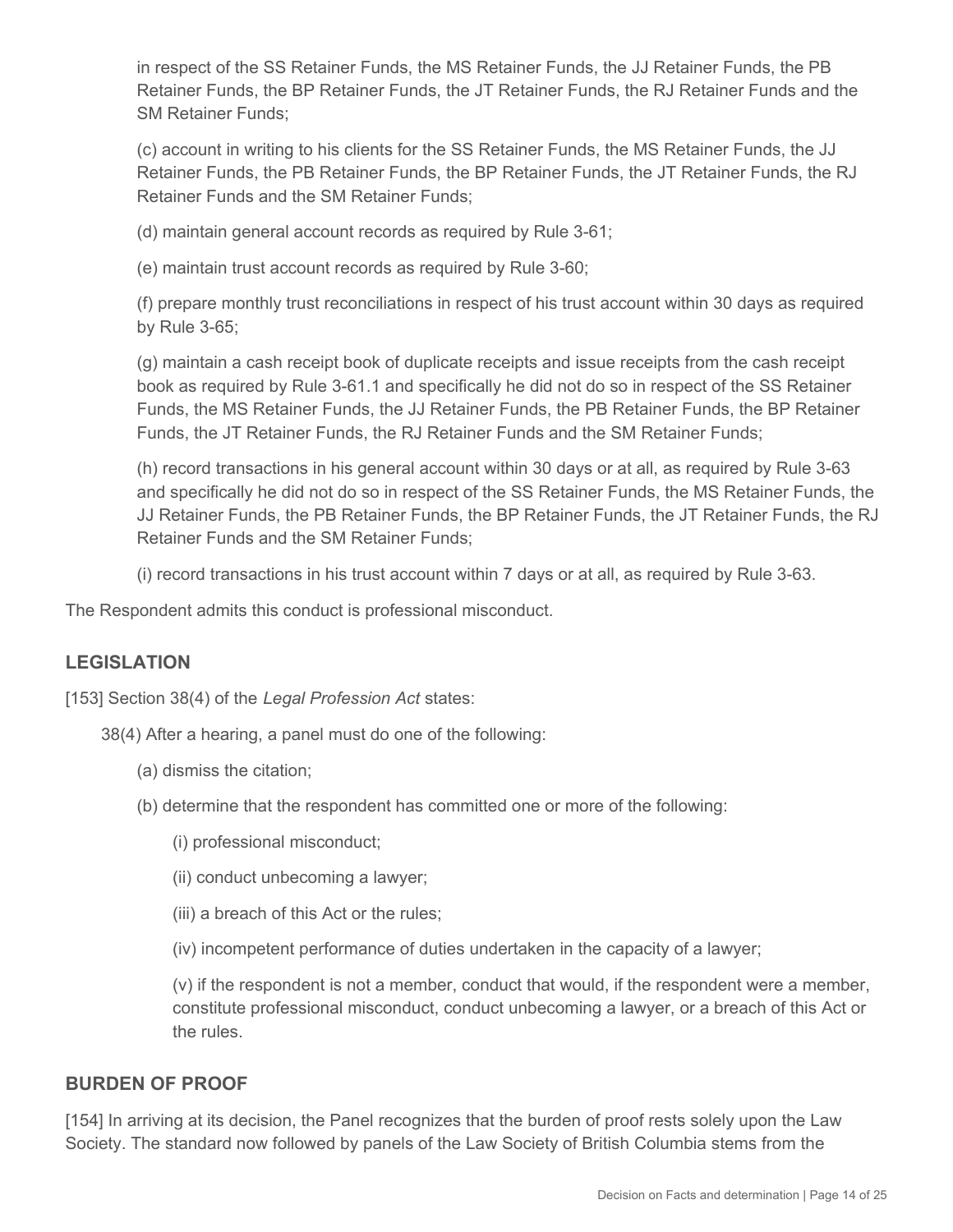Supreme Court of Canada in *FH v. MacDougall*, 2008 SCC 53, 297 DLR(4th) 193. The onus of proof was set out and applied in *Law Society of BC v. Schauble*, 2009 LSBC 11 and *Law Society of BC v. Siefert*, 2009 LSBC 17. In *Shauble* the panel quoted from *MacDougall* as follows:

The onus of proof is on the Law Society, and the standard of proof is a balance of probabilities: ... evidence must be scrutinized with care and must always be sufficiently clear, convincing, and cogent to satisfy the balance of probabilities test.

#### **ISSUES**

[155] The issues for the Panel are whether the Respondent breached the *Legal Profession Act* or the Law Society Rules in each allegation of the combined 2011 and 2012 Citations and, if so, whether the Respondent has committed professional misconduct.

[156] In *Law Society of BC v. Lyons*, 2008 LSBC 09, the panel considered the distinction between a breach of the *Legal Profession Act* or the Rules that constituted a "rules breach" under s. 38(4)(b)(iii) of the Act and one that constituted "professional misconduct" under s. 38(4)(b)(i). The panel stated:

[32] A breach of the Rules does not, in itself, constitute professional misconduct. A breach of the Act or the Rules that constitutes a "Rules breach", rather than professional misconduct, is one where the conduct, while not resulting in any loss to a client or done with any dishonest intent, is not an insignificant breach of the Rules and arises from the respondent paying little attention to the administrative side of practice ( *Law Society of BC v. Smith*, 2004 LSBC 29)

...

[35] In determining whether a particular set of facts constitutes professional misconduct or, alternatively, a breach of the Act or the Rules, panels must give weight to a number of factors, including the gravity of the misconduct, its duration, the number of breaches, the presence or absence of mala fides, and the harm caused by the respondent's conduct.

[157] The established test for professional misconduct originated with *Law Society of BC v. Martin*, 2005 LSBC16 and has been followed by the decision of *Re: Lawyer 12*, 2011 LSBC 11 and other Law Society panels in later cases. The test is:

Whether the facts, as made out, disclose a marked departure from that conduct the Law Society expects from its members; if so, it is professional misconduct.

[158] A breach of the *Legal Profession Act* or Law Society Rules does not of itself constitute professional misconduct. In other words, a breach of the Rules or the Act will not necessarily be deemed to be professional misconduct unless the behaviour is a marked departure from the conduct expected of lawyers.

[159] The following table sets out the categories, the allegations and citation references for convenience in our analysis as follows:

**CATEGORY OF ALLEGATION**

**ALLEGATION NUMBER**

**CITATION**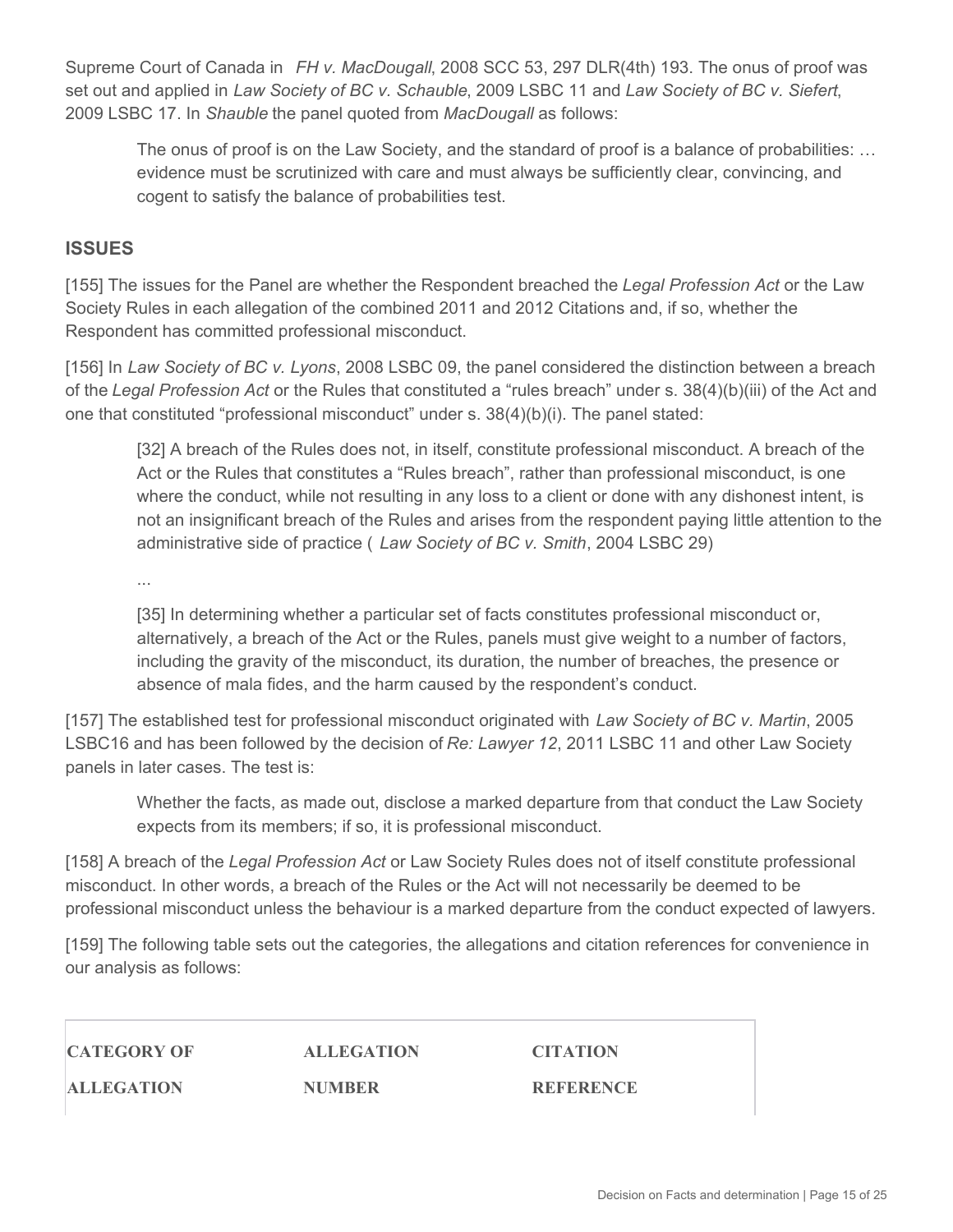| Misappropriation of funds                        | #1                       | 2011 Citation |
|--------------------------------------------------|--------------------------|---------------|
|                                                  | #1 - #8                  | 2012 Citation |
| Misleading and/or                                | #4                       | 2011 Citation |
| attempting to mislead                            | #18 and #19              | 2012 Citation |
| Failure to respond to                            | #5                       | 2011 Citation |
| the Law Society                                  | $#10 - #17$              | 2012 Citation |
| Failure to respond to<br>another lawyer          | #3                       | 2011 Citation |
| Failure to report charges to<br>the Law Society  | #20                      | 2012 Citation |
| Failure to report judgment to<br>the Law Society | #21                      | 2012 citation |
| Failure to remit GST<br>collected                | #22                      | 2012 Citation |
| Failure to follow accounting<br>rules            | $#9(a) - (f), (h) - (j)$ | 2012 Citation |

#### MISAPPROPRIATION OF FUNDS: ALLEGATION 1, 2011 CITATION; ALLEGATION 1 – 8, 2012 CITATION

[160] The category of misappropriation of funds applies to allegations 1 and 2 of the 2011 Citation and 1 to 8 of the 2012 Citation. The Law Society Rules 3-56(1) and 3-57 are set out as follows for ease of reference:

3-56(1) A lawyer must not withdraw or authorize the withdrawal of any trust funds unless the funds are

- (a) properly required for payment to or on behalf of a client or to satisfy a court order,
- (b) the property of the lawyer,

 $\mathbf{L}$ 

- (c) in the account as the result of a mistake,
- (d) paid to the lawyer to pay a debt of that client to the lawyer,
- (e) transferred between trust accounts,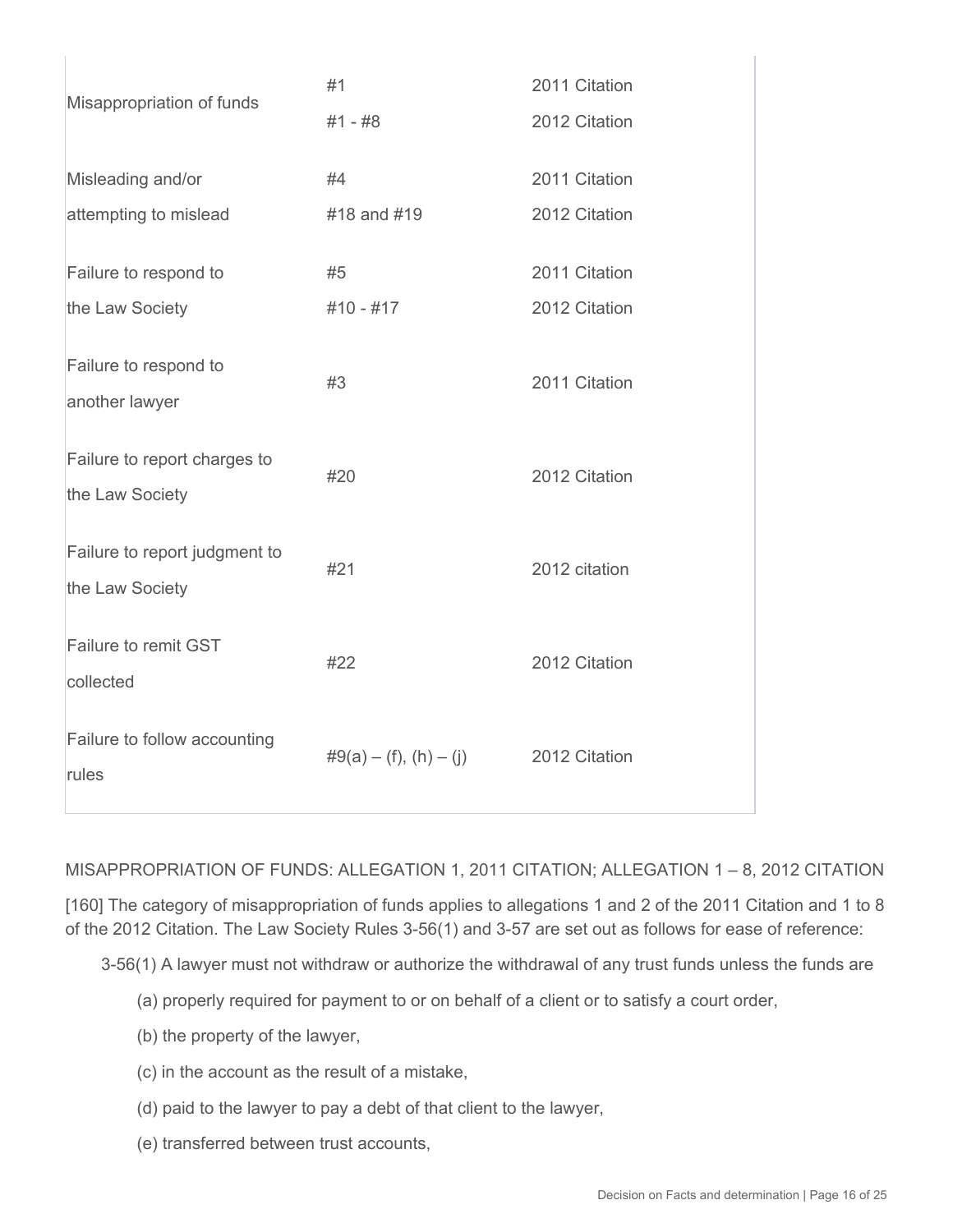(f) due to the Foundation under section 62(2)(b) of the Act, or

(g) unclaimed trust funds remitted to the Society under Division 8.

3-57(1) In this Rule, "fees" means fees for services performed by a lawyer or a non-lawyer member of the lawyer's MDP, and taxes on those fees.

(2) A lawyer who withdraws or authorizes the withdrawal of trust funds under Rule 3-56 in payment for the lawyer's fees must first prepare a bill for those fees and immediately deliver the bill to the client.

(3) A bill or letter is delivered within the meaning of this Rule if it is

(a) mailed to the client at the client's last known address,

(b) delivered personally to the client,

(c) transmitted by electronic facsimile to the client at the client's last known electronic facsimile number,

(d) transmitted by electronic mail to the client at the client's last known electronic mail address, or

(e) made available to the client

(i) by means that allow the client to review the content of the document and save or print a copy, or

(ii) by other means agreed to by the client.

(4) As an exception to subrule (2), a lawyer need not deliver a bill if the client instructs the lawyer otherwise in writing.

(5) A lawyer must not take fees from trust funds when the lawyer knows that the client disputes the right of the lawyer to receive payment from trust funds, unless

(a) the client has agreed that the lawyer may take funds from trust to satisfy the lawyer's account and the client has acknowledged that agreement in writing or the lawyer has confirmed the client's agreement in a letter delivered to the client,

(b) a bill has been delivered under subrule (3), whether or not the client has directed otherwise under subrule (4),

(c) the lawyer has given the client written notice that the fees will be taken from trust unless, within one month, the client commences a fee review under section 70 of the Act or an action disputing the lawyer's right to the funds, and

(d) the client has not commenced a fee review under section 70 of the Act or an action at least one month after written notice is given under paragraph (c).

(6) Despite subrule (5), if a lawyer knows that the client disputes a part of the lawyer's account, the lawyer may take from trust funds fees that are not disputed.

(7) A lawyer must not take fees from trust funds impressed with a specific purpose, if the object of the trust has not been fulfilled, without the express consent of the client or another person authorized to give direction on the application of the trust funds.

[161] Allegation 1, 2011 Citation – The Law Society submits that the Respondent committed professional misconduct as set out in Allegation 1 because the facts disclosed that the Respondent: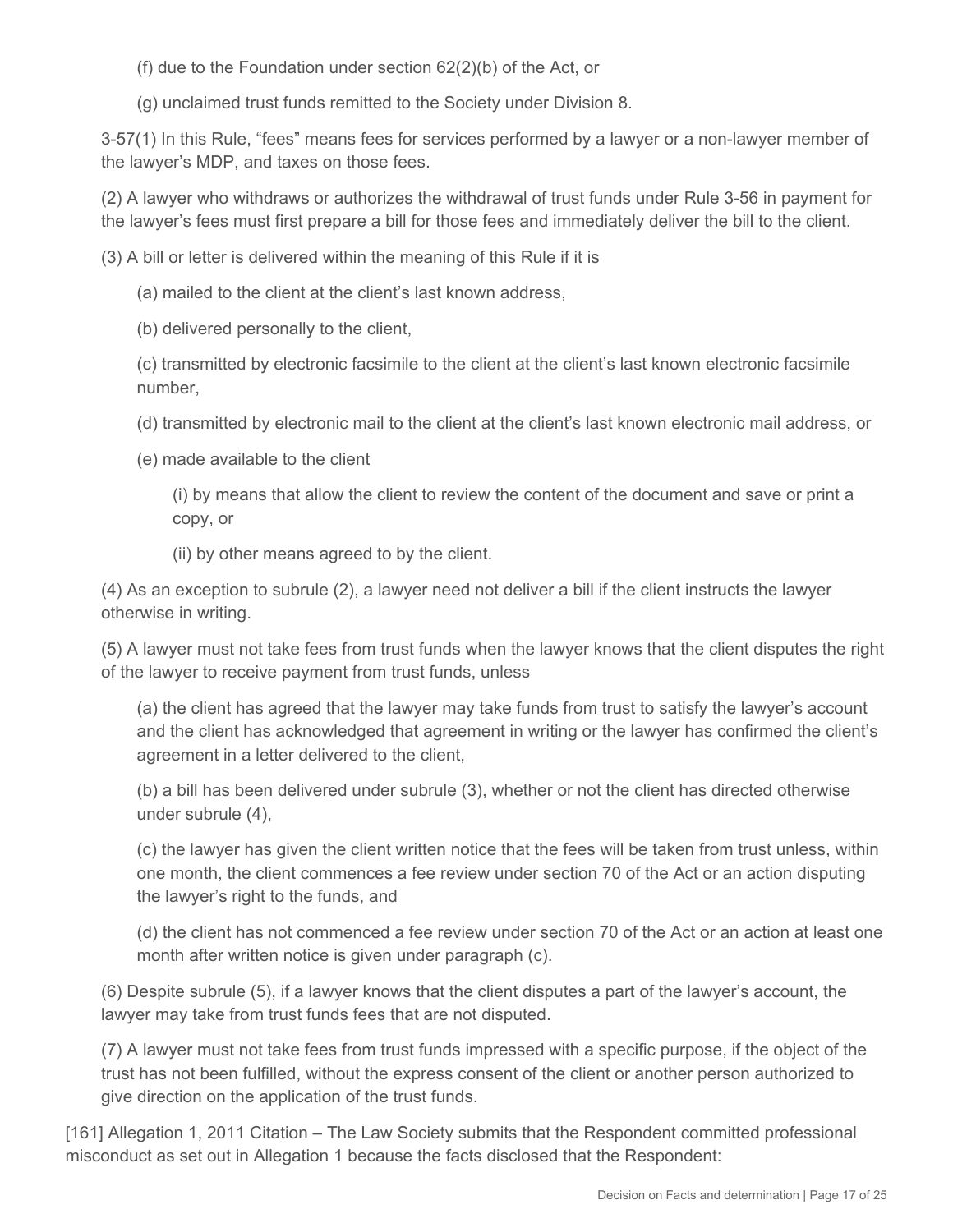(a) accepted funds from his client and did not provide a receipt or place the funds in trust;

- (b) immediately appropriated the funds to his own use; and
- (c) failed to do the legal work for the client prior to using the client's personal funds.

[162] The findings of fact set out in paragraphs 30 to 32 support a misappropriation of client funds in breach of Rule 3-57(1). The clear and concise evidence shows that the Respondent had little regard for the trust that his clients had in him, and his duty or the duties imposed on him by his status as a member of the Law Society of British Columbia. The misbehaviour is not merely a breach of the Rules in these circumstances. In this case the Respondent treated the funds as his own personal property from the moment he received them and showed no intention of ever holding the funds in trust until after the legal services and a proper account had been rendered. This conduct constitutes a marked departure from the conduct the Law Society expects from its members and is professional misconduct.

[163] As the Panel found the Respondent has committed professional misconduct as to Allegation 1, the Law Society is not proceeding with Allegation 2 of the 2011 Citation, and we will not consider that allegation further.

## **ALLEGATIONS 1 - 8 OF THE 2012 CITATION**

[164] The Respondent received funds from 8 clients totalling the sum of \$40,200, and he misappropriated those clients' funds for his own personal use. He is deemed to have admitted the truth of these facts.

[165] The Panel finds that the Respondent intentionally and without any explanation converted client funds to his own use. There can be no doubt on the facts that this was not a mere or inadvertent mishandling of client trust funds. The Respondent displayed a complete and utter disregard for his professional obligation to safeguard his clients' funds.

[166] Even applying an abundance of caution to the issue of intent, we are guided by the authority set out in *Law Society of BC v. Ali*, 2007 LSBC 18, in which the lawyer transferred trust funds to her personal account on a number of occasions without explanation and without providing accounts to her clients. The panel in that case found that the respondent's conversion of the clients' funds to her own personal use was deliberate and specific and greater proof of an intention to steal was not required.

[167] Similarly, in this case the Panel finds that the Respondent's behaviour constitutes a marked departure from the conduct expected of a member, and that the Respondent committed professional misconduct as set out in Allegations 1 through 8 of the 2012 Citation.

# **MISLEADING AND/OR ATTEMPTING TO MISLEAD: ALLEGATION 4, 2011 CITATION; ALLEGATIONS 18 AND 19, 2012 CITATION**

[168] The category of "misleading and/or attempting to mislead" applies to Allegation 4 of the 2011 Citation and Allegations 18 and 19 of the 2012 Citation. Chapter 13, Rule 3 of the *Professional Conduct Handbook*  applicable at the time set out the regulatory standards expected from members in their dealings with the Law Society. It is reproduced here for convenience. This rule has been replaced with section 7.1 of the current *Code of Professional Conduct*, which is substantially the same.

#### 3. A lawyer must

(a) reply promptly to any communication from the Law Society;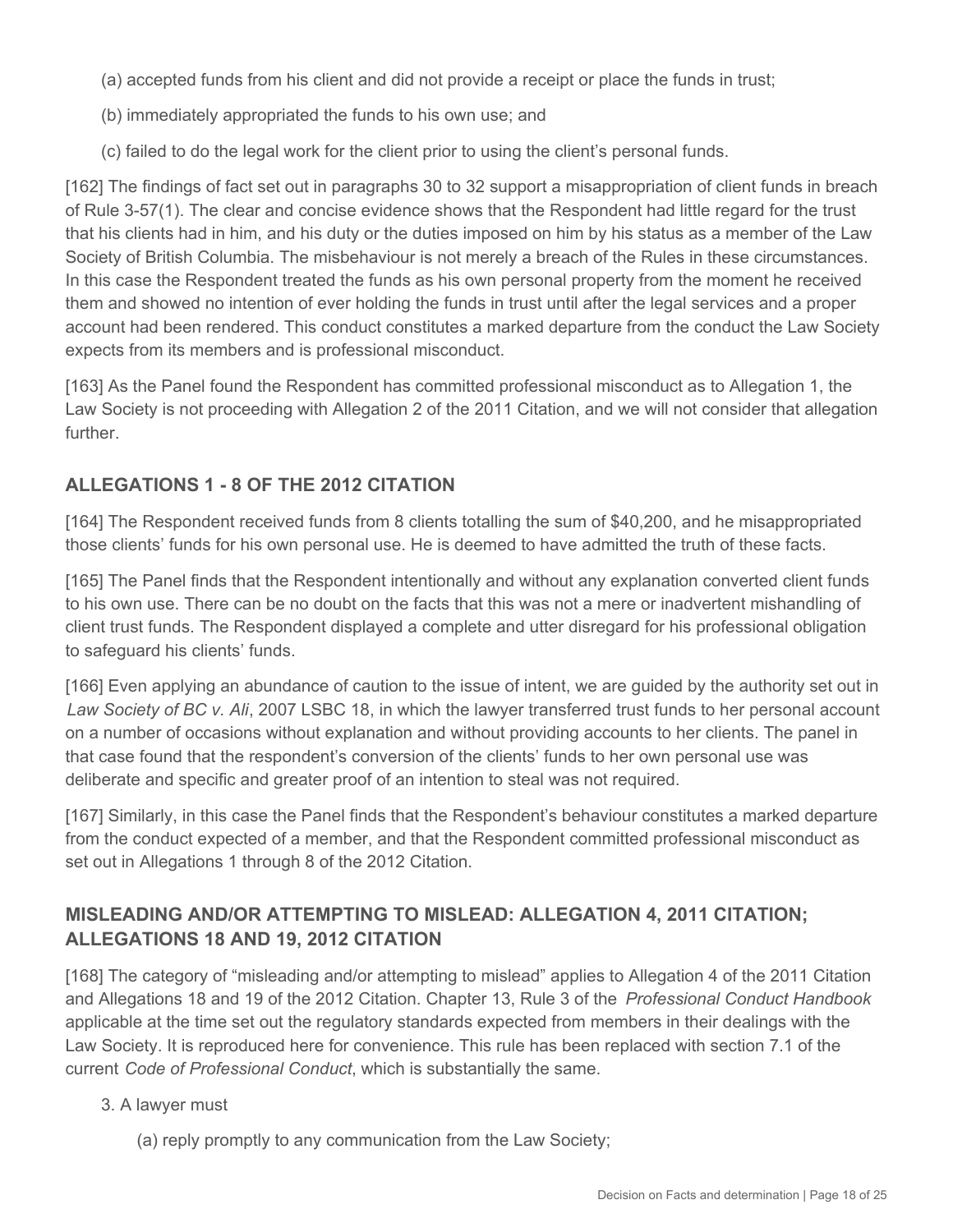(b) provide documents as required to the Law Society;

(c) not improperly obstruct or delay Law Society investigations, audits and inquiries;

(d) cooperate with Law Society investigations, audits and inquiries involving the lawyer or a member of the lawyer's firm;

(e) comply with orders made under the *Legal Profession Act* or Law Society Rules; and

(f) otherwise comply with the Law Society's regulation of the lawyer's practice.

[169] Each of Allegations 4 in the 2011 Citation and 18 and 19 in the 2012 Citation contends that the Respondent misled or attempted to mislead the investigators of the Law Society.

[170] Whether the behaviour constitutes professional misconduct is determined, once again, by applying the "marked departure test" as defined in the *Martin* case (*supra*).

[171] Our findings of facts surrounding Allegation 4 in the 2011 Citation are that the Respondent wrote to the Law Society and stated that he deposited the KP retainer funds into his law firm's account when he knew or ought to have known that he did not deposit the KP retainer funds to his law firm's general bank account at any time.

[172] The Respondent is deemed to have admitted the truth of these facts, and we accept that admission and find that he committed professional misconduct because his deliberate misstatement to the Law Society was an attempt to cause the Law Society investigator to have a wrong idea or impression about the deposit of the retainer funds, and as such it is a marked departure from the conduct that is expected of a member of the Law Society.

[173] In Allegation 18 it is contended that the Respondent misled the Law Society in a letter dated November 17, 2010 by stating that he had collected GST from his clients and had retained the collected GST in his account when he knew that statement was not true.

[174] In our findings of fact relating to Allegation 19, which are set out in paragraphs [133] – [136] above, we found that the Respondent filed a trust report with the Law Society for the period ending December 31, 2005 and in it he certified that he had paid all payroll, PST, and GST remittances when due, and that he filed a trust report with the Law Society on May 30, 2007 in which he certified that he had paid all payroll, PST, and GST remittances. In addition, on June 2, 2008 the Respondent filed a trust report with the Law Society for the period ended December 31, 2007 and certified that he had paid all payroll, PST, and GST remittances to the government when due.

[175] The facts show that these remittances were not made, and the Respondent admits to misleading the Law Society by stating that he had collected GST from his clients and retained the collected GST in his account when he knew that statement was not true. We agree with the Respondent's admission and find that Allegation 19 has been proven and amounts to professional misconduct as a marked departure from conduct expected of Law Society members.

# **FAILURE TO RESPOND TO THE LAW SOCIETY: ALLEGATION 5 2011 CITATION; ALLEGATIONS 10 - 17 2012 CITATION**

[176] The category of "failing to respond to the Law Society" applies to Allegation 5 of the 2011 Citation and Allegations 10 to 17 of the 2012 Citation. The applicable rule is Chapter 13, Rule 3(a) of the *Professional Conduct Handbook* set out above.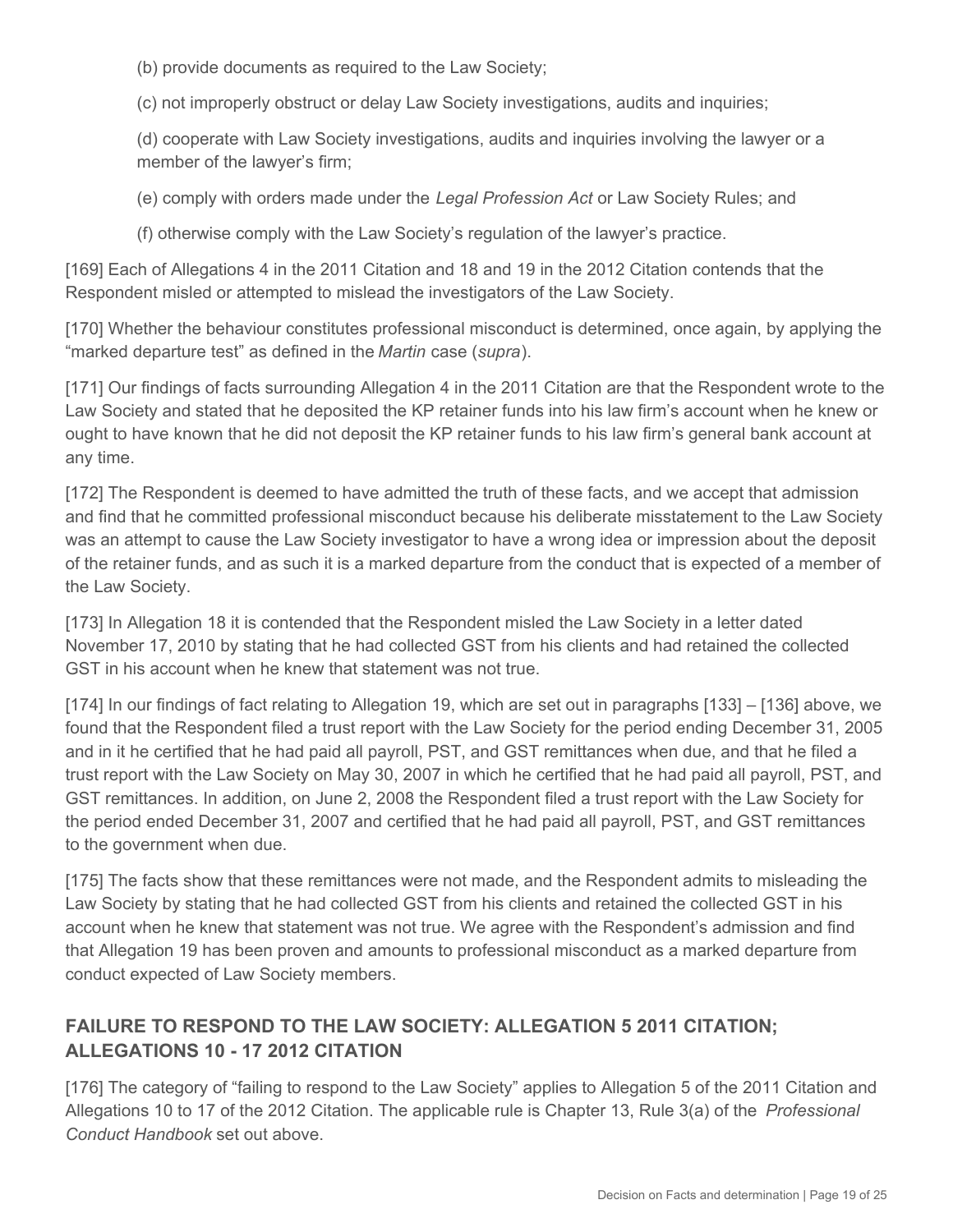[177] A brief summary of the facts surrounding this allegation is necessary to clarify the chronology of events leading to Allegation 5.

[178] The KP matter became the subject of a Citation that was heard by a panel on June 27, 2010.

[179] In the June 27, 2010 hearing the panel determined that the Respondent committed professional misconduct by failing to respond to communication from the Law Society promptly or at all with respect to a letter dated October 29, 2009 and a telephone message left on November 19, 2009.

[180] The Respondent applied at the hearing of this matter to adjourn the hearing of both the facts and determination and the disciplinary action phases of the hearing. He obtained an adjournment of the disciplinary action phase only, and that adjournment was on the condition set by the panel that the Respondent provide the Law Society with his trust ledgers or records and any bank statements and records relating to the \$2,000 KP deposit.

[181] The Respondent provided some documentation, which are included as exhibits to these proceedings, and the KP investigation continued with a trust audit ordered by the Law Society pursuant to Rule 4-43, which was not completed until the interim report of the Auditor in December, 2010.

[182] The Law Society sent a follow up letter dated February 15, 2011 to the Respondent through his legal counsel asking counsel to seek answers from the Respondent to questions arising from the Audit Report. It is the failure to respond to this letter that is the subject of Allegation 5.

[183] It may not be surprising from the clear and cogent evidence in the Audit Report that the Respondent found it difficult to answer the questions posed in the letter. The evidence of misappropriation of funds and misleading the Law Society described in the allegations and as set out in the Audit Report may have been too difficult for the Respondent to respond to.

[184] Notwithstanding how difficult it may be for the Respondent to respond in such a situation, as a member of the legal profession, he has a duty and an obligation to use his very best efforts personally, or through counsel, to respond and not to leave the communication completely unanswered.

[185] The panel in *Law Society of BC v. Tak*, 2010 LSBC 07 followed the leading case, *Law Society of BC v. Dobbin*, 1999 LSBC 27 at paragraph 20, as a statement of the importance of communication:

[20] If the Law Society cannot count on prompt, candid and complete replies by members to its communication, it will be unable to uphold and protect the public interest which is the Law Society's paramount duty.

[186] The Panel finds that the failure to respond in this case is not simply a mere breach of a Rule, although it is possible in other circumstances that a failure to respond to the Law Society could be such. However, in this case the failure to respond is in the context of a serious ongoing inquiry involving suspicion of misappropriation of client funds that goes to the very core of the reputation of the legal profession.

[187] For these reasons, we find that the Respondent's failure to respond to the February 15, 2011 letter from the Law Society constitutes conduct that is more serious in these circumstances than a mere breach of the Law Society Rules and a marked departure from the conduct expected of lawyers. We find the Respondent committed professional misconduct.

[188] The ongoing audit continued, and the evidence caused the Law Society to continue to seek answers from the Respondent through his legal counsel by way of a letter dated December 19, 2011, which is the basis for Allegation 10.

[189] The Law Society also made ten inquiries between November 26, 2010 and December 14, 2011, and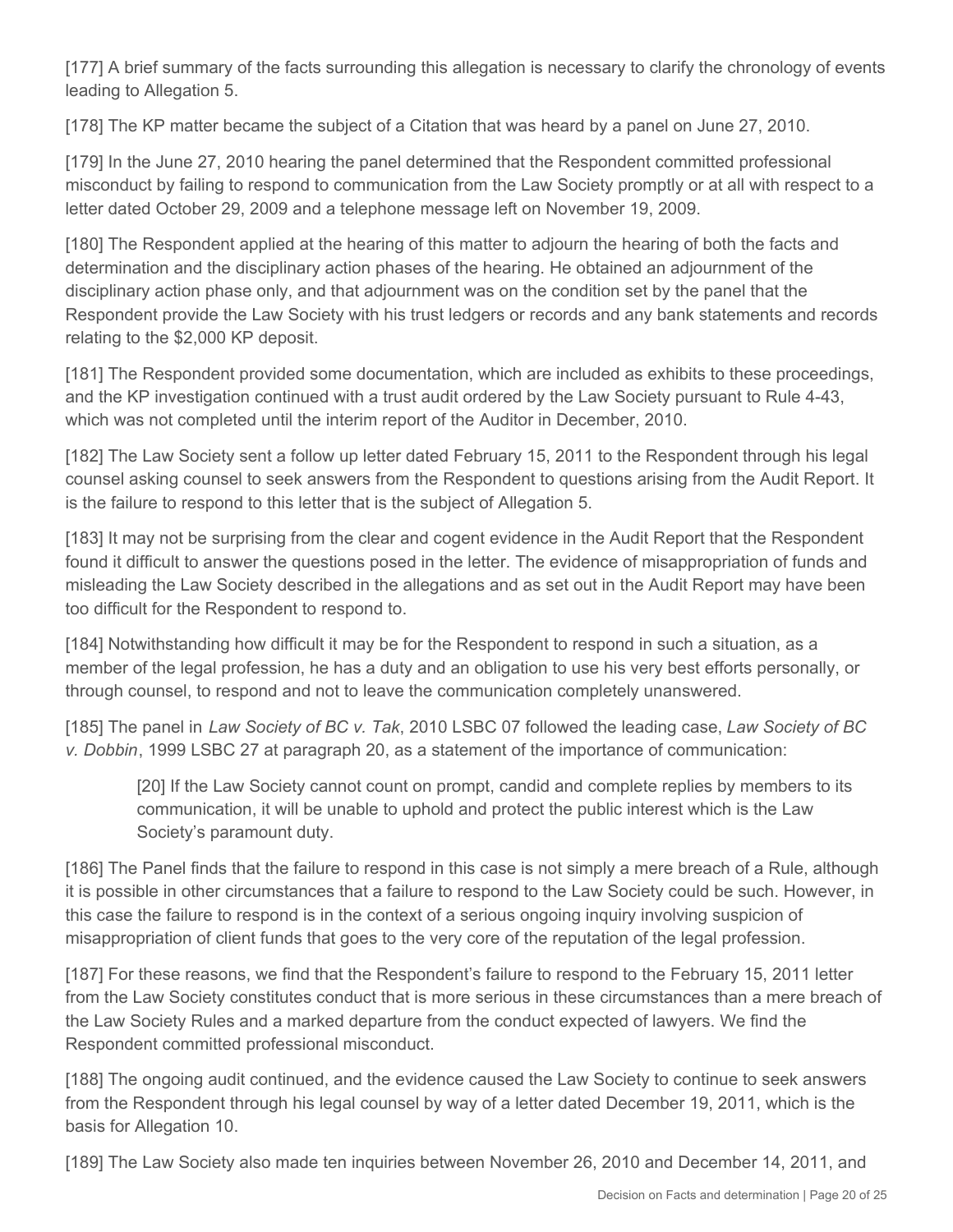we find as fact that the Respondent did not reply to any of those letters. This forms the substance of Allegation 11.

[190] The substance of Allegation 12 is that the Law Society's letter of December 21, 2011 to the Respondent in response to a complaint from the Attorney General's office was not responded to. The facts support the Law Society's position that the Respondent did not provide a substantive response to communications regarding the December 21, 2011 letter. We also find as a fact that, on February 17 and 22, 2012, the forensic accountant was provided with access to some of the Respondent's client files. This, however, does not constitute a substantive response.

[191] The Law Society again wrote to the Respondent on March 3 and 18, 2012 and made inquiries about the MS retainer funds. The respondent's failure to respond to either letter is the subject of Allegation 13.

[192] Allegation 14 concerns letters dated August 15, 2011, December 14, 2011, January 13, 2012, and February 17, 2012 concerning the BP retainer funds, and the Respondent did not provide a substantive response to any of those letters.

[193] Allegations 15, 16, and 17 relate to a letter dated December 19, 2011 that the Law Society wrote to the Respondent seeking answers to questions about the Audit Report and the Respondent's representation of former clients PB and SS, including transcripts of Law Society interviews with PB and SS. The Law Society also inquired about the Respondent's collection and remittance of GST.

[194] The Law Society followed up on December 21, 2011 with more specific inquiries about the Respondent's representation of PB, and the Respondent did not provide a substantive response to the December 19, 2011 or December 21, 2011 letters.

[195] The Panel finds that the reasoning applied to Allegation 5 applies equally to Allegations 10 – 17 and concludes by finding that the Respondent has committed professional misconduct with respect to Allegations 10 - 17 inclusive.

## **FAILURE TO RESPOND TO ANOTHER LAWYER - ALLEGATION 3, 2011 CITATION**

[196] Allegation 3 - 2011 Citation – The Law Society alleges the Respondent committed professional misconduct by failing to respond to communication from another lawyer, contrary to Chapter 11, Rule 6 of *The Professional Conduct Handbook*, a copy of which is reproduced below for convenience:

6. A lawyer must reply reasonably promptly to any communication from another lawyer that requires a response.

[197] The Panel finds as a fact that the letters dated November 9 and 29, 2009 had been sent, and the Respondent failed to respond to those letters as well as the telephone message of November 30, 2009 [see paragraphs 33 and 34 above].

[198] In *Law Society of BC v. Smith*, 2005 LSBC 27, a lawyer was cited for having failed to respond to communication from staff at an insurance company in respect to a client matter. The panel concluded that this conduct constituted professional misconduct and stated as follows:

The Panel emphasizes that the duty for all members to respond promptly is a duty that is owed not only to fellow members and to the Law Society but also to lay persons with whom the member may be dealing with in course of acting for a client.

[199] In *Law Society of BC v. Goddard*, 2007 LSBC 46, the respondent lawyer was found to have committed professional misconduct in 14 different instances, including three different instances of failing to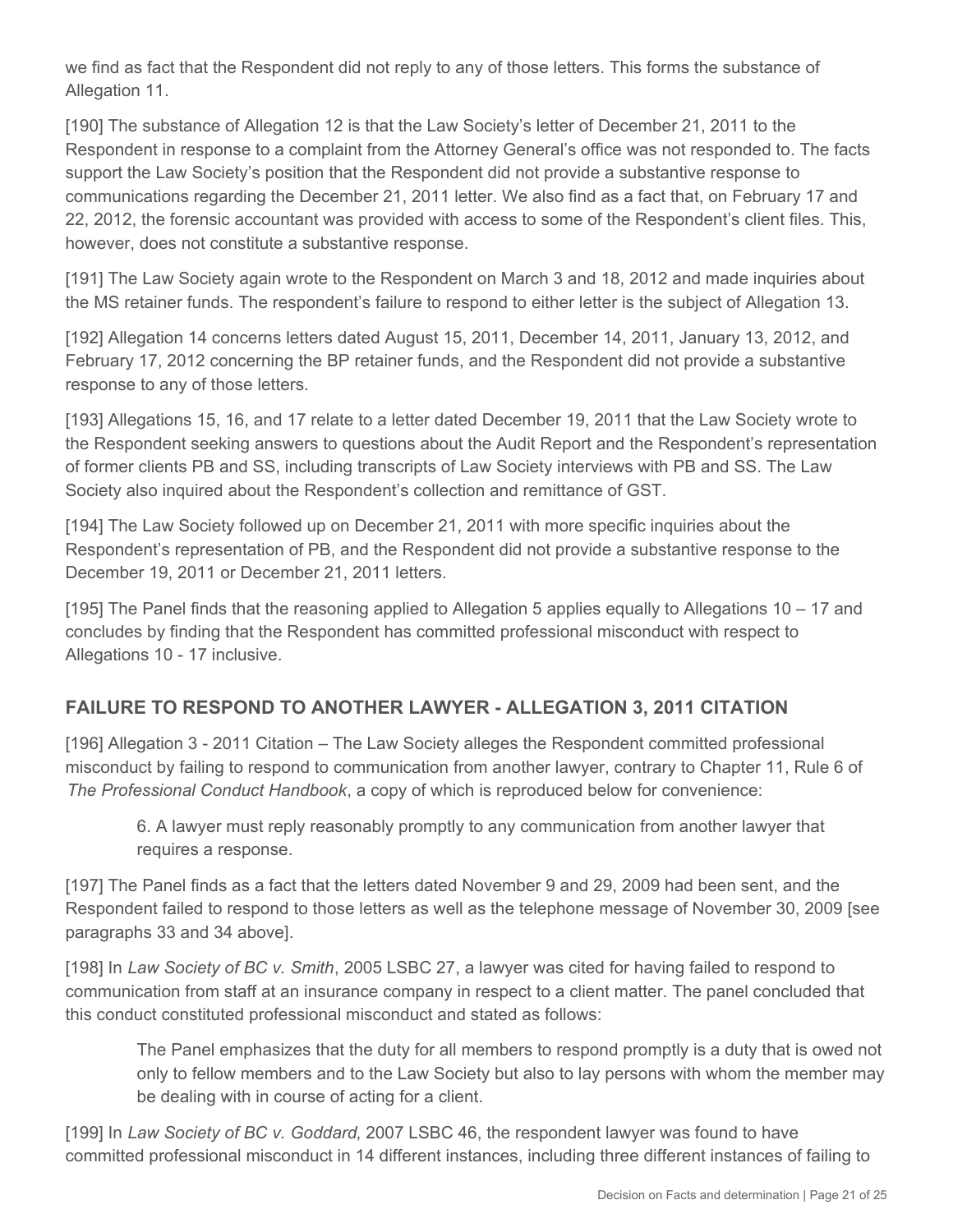respond to another lawyer. At paragraphs 24 and 25 the panel commented:

[24] … In the *Smith* case (*supra*), the Hearing Panel concluded that a breach of Chapter 11, Rule 6 in failing to respond to another lawyer constitutes professional misconduct.

[25] We can think of no principle that justifies a different characterization of a failure to respond to a communication requiring a response from someone who is not a lawyer.

[200] *Goddard* is authority that the Respondent's failure to respond to communication from colleagues amounts to professional misconduct. In the *Goddard* case, the respondent was found to have failed to respond to another lawyer in three instances.

[201] If there was any doubt, we also rely on the *Smith* case (*supra*). In that case the respondent failed to respond to communication from an insurance company in respect to a client matter and was also found guilty of professional misconduct.

[202] Both *Smith* and *Goddard* emphasize that there is a duty on lawyers to respond promptly to communication requiring a response and that duty is owed to lawyers and non-lawyers alike.

[203] The Respondent is deemed to have admitted that he failed to reply to requests for communication from the other lawyer on three separate occasions and we find the Respondent committed professional misconduct.

## **FAILURE TO REPORT CHARGES TO THE LAW SOCIETY - ALLEGATION 20, 2012 CITATION**

[204] The category of failing to report charges to the Law Society applies to Allegation 20 of the 2012 Citation. The applicable Rule is 3-90(1.1) reproduced here for convenience.

3-90(1.1) A person charged with an offence must provide the Executive Director with a copy of any statement of the particulars of the charge immediately upon receipt.

[205] The Panel found in paragraph [143] that the Respondent failed to notify the Executive Director in writing that he was charged under the *Income Tax Act* and the *Excise Tax Act*.

[206] The Law Society's mandate to protect the public is a paramount duty. As a regulator, the Law Society attempts to ensure that its members at all times remain of good character and repute, act with honour and integrity, and remain competent. Failure to report criminal charges promptly prevents the Law Society from taking steps necessary to protect the public from a member in free fall. Failure to file income tax returns, GST returns, and to pay the taxes due under the Canadian legislative system is not an honourable act. The Respondent is deemed to have admitted the truth of the relevant allegations, and we accept that admission and find that the Respondent's failure to report charges to the Law Society promptly, or at all, amounts to professional misconduct.

## **FAILURE TO REPORT JUDGMENT TO THE LAW SOCIETY - ALLEGATION 21, 2012 CITATION**

[207] The obligation under Rule 3-44 to notify the Executive Director immediately of an unsatisfied monetary judgment is part of a lawyer's professional responsibility to the Law Society; it is part of the "financial responsibility" requirements set out in Part 3, Division 6 of the Law Society Rules. Rule 3-44 of the Law Society Rules provides as follows:

3-44(1) A lawyer against whom a monetary judgment is entered and who does not satisfy the judgment within 7 days after the date of entry must immediately notify the Executive Director in writing of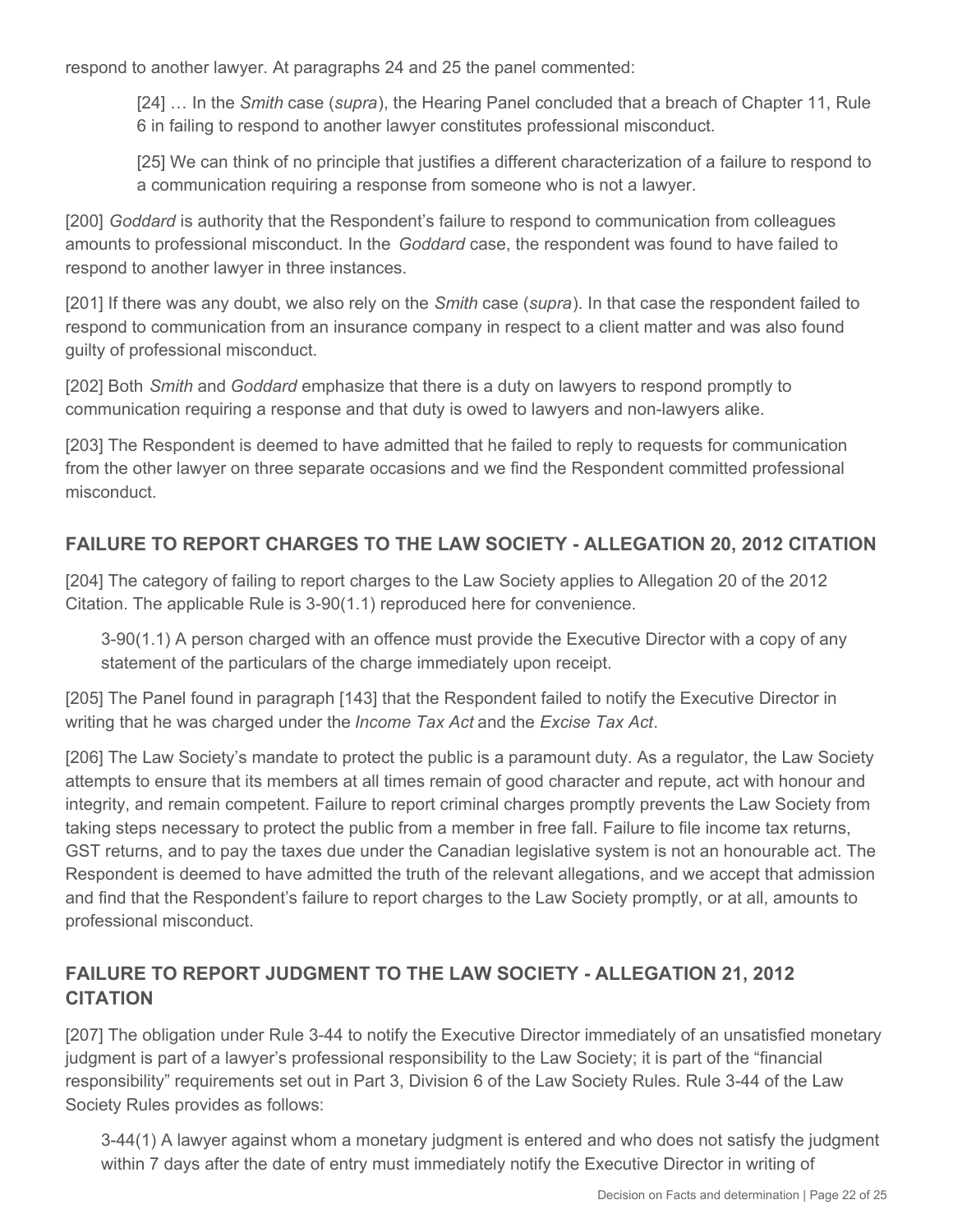(a) the circumstances of the judgment, including whether the judgment creditor is a client or former client of the lawyer, and

(b) his or her proposal for satisfying the judgment.

(2) Monetary judgments referred to in subrule (1) include

(a) an order nisi of foreclosure,

(b) any certificate, final order or other requirement under a statute that requires payment of money to any party,

(c) a garnishment order under the Income Tax Act (Canada) if a lawyer is the tax debtor, and

(d) a judgment of any kind against an MDP in which the lawyer has an ownership interest.

(3) Subrule (1) applies whether or not any party has commenced an appeal from the judgment.

(4) If a lawyer fails to deliver a proposal under subrule (1)(b) that is adequate in the discretion of the Executive Director, the Executive Director may refer the matter to the Discipline Committee or the Chair of the Discipline Committee.

[208] In *Law Society of BC v. Welder*, 2012 LSBC 18, the hearing panel held that the obligation to notify the Law Society of an unsatisfied monetary judgment under Rule 3-44 is part of a lawyer's professional responsibility. In that case, the panel found that a lawyer's failure to immediately report unsatisfied judgments against him and his failure to communicate with the Law Society regarding its inquiries about how he proposed to satisfy judgments that the Law Society knew about, constituted professional misconduct.

[209] In *Law Society of BC v. Lessing*, 2013 LSBC 29 (s. 47 Review), the review panel also considered a respondent who said he was unaware of the rule but who had breached it on eight occasions, and the last two breaches occurred after the Law Society had written to him about the rule and his previous breaches of it. At paragraph 89 the review panel said:

The failure to report judgments must be looked at in the context of the purpose of the Rule requiring reporting and the Respondent's failure to report the last two judgments. The purpose of the Rule is to protect the public. Failure to report judgments may be a sign of more severe problems that may pose a danger to the public.

[210] Previously, in *Re: A Lawyer*, 2002 LSBC 11, the respondent failed to notify the Law Society of an unsatisfied judgment against her within seven days of its entry. The respondent lawyer said she forgot to report the judgment, as her attention was focused on payment of the judgment, which was done within 30 days of its entry. She had satisfied the judgment before the Law Society first contacted her about it. Noting that the purpose of the Rule is to ensure that lawyers are financially responsible, the panel made a finding of a rules breach, rather than professional misconduct, and reprimanded the respondent.

[211] The Panel finds the Respondent's behaviour to be more egregious than in *Re: A Lawyer* because, in that case, the respondent had satisfied the judgment within 30 days and had simply forgotten to notify the Law Society. In this case, there is no evidence that the Respondent has ever tried to satisfy the judgment, and the underlying reason for the judgment occurred as a result of the Respondent's failure to remit GST funds he collected from clients. This exacerbates the Respondent's failure because of the Respondent's fiduciary duty relating to GST remittances.

[212] Due to the seriousness of the failure to report the judgment in the Respondent's circumstances, the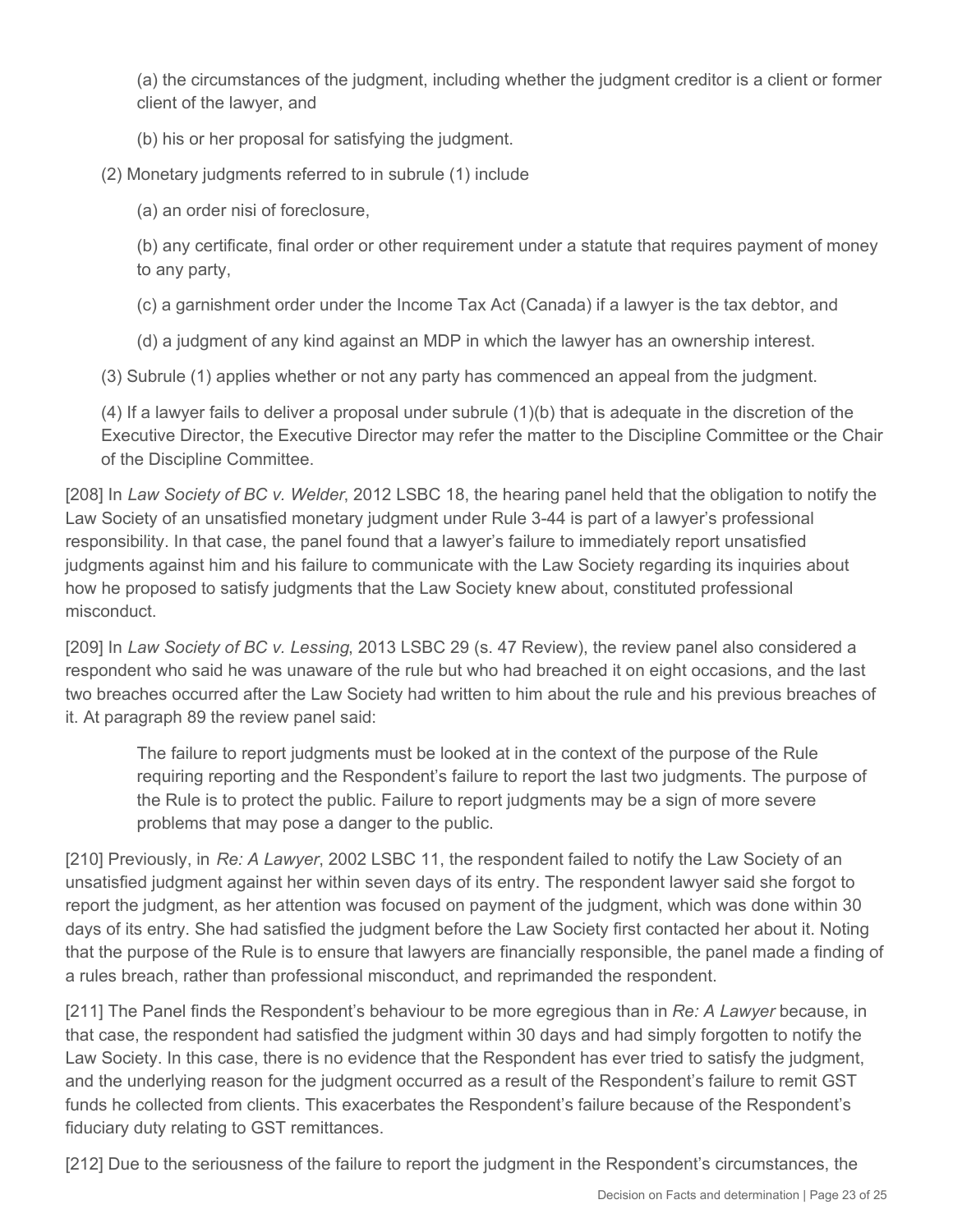Panel accepts the Respondent's deemed admission and finds that the conduct amounted to professional misconduct.

# **FAILURE TO REMIT GST COLLECTED ALLEGATION 22, 2012 CITATION**

[213] As reviewed in paragraphs 132, 136, 137, 147, and 151, we have found that the Respondent commingled any funds that he did collect for GST with his own funds and that he consistently failed to file GST returns and failed to remit that GST that he did collect to CRA. This behaviour led ultimately to criminal charges. In *Law Society of BC v. Whitman*, 2008 LSBC 24, the respondent failed to remit GST and PST for two years and submitted PST returns that were false. The result in that case was a finding of professional misconduct.

[214] In *Law Society of BC v. McMicken*, 2004 LSBC 16, the respondent failed to remit both GST and employee source deductions to CRA. The result was a finding of professional misconduct.

[215] In *Law Society of BC v. Welder*, 2005 LSBC 49, the respondent did not remit collected GST to the government, but instead diverted the funds to meet other expenses. The panel stated, "This Panel views the taking of those monies given to a lawyer for a specific purpose and used by that lawyer for his own purposes as a serious breach of a fiduciary obligation."

[216] The Panel accepts the Respondent's deemed admission and finds that the Respondent's serious breach of a fiduciary obligation under the *Income Tax Act*, and the *Excise Tax Act* constitutes professional misconduct.

# **FAILURE TO FOLLOW ACCOUNTING RULES - ALLEGATION 9 (a) – (f), (h) – (j), 2012 CITATION**

[217] Part 3, Division 7 of the Law Society Rules contains many specific instructions to regulate trust accounts for the protection of the public and the Panel has made its finding of facts in paragraphs 153 through 164 of the Factual Findings above. The Respondent is deemed to have admitted that his behaviour in failing or neglecting to keep proper books and records to record transactions in his law firm's general bank account since September 1, 2008 and that he no longer maintained any kind of accounting records, as was clearly evidenced in the Audit Report. Such failure was disgraceful and exactly the type of record keeping that the Law Society, in the public interest, must not tolerate.

[218] In *Law Society of BC v. Lyons* (*supra*), the panel set out a test to determine whether a particular set of facts constitutes professional misconduct or alternatively a breach of the Act or the Rules. Under that test the panel must weigh a number of factors including the gravity of the misconduct, its duration, the number of breaches, the presence or absence of mala fides and the harm caused by the respondent's conduct.

[219] In the Respondent's case, there are nine breaches that endured over 18 months. The breaches of the Rules are serious. Several of the breaches of the Rules are ancillary to and appeared, moreover, to be an attempt to mask the Respondent's misappropriation of trust funds resulting in harm to the Respondent's clients and the public generally. The evidence and the fact is that the Respondent showed little interest or care for the harm it caused his clients to have him misappropriate their retainer funds before doing any legal work for them.

[220] The Panel finds that the Respondent failed to keep his accounting records in compliance with the provisions of Part 3, Division 7 of the Law Society Rules and the Panel finds that the repeated failures to maintain proper trust and financial accounting records are not only a marked departure from the conduct that is expected of a member of the Law Society, given the apparent callousness of the Respondent's